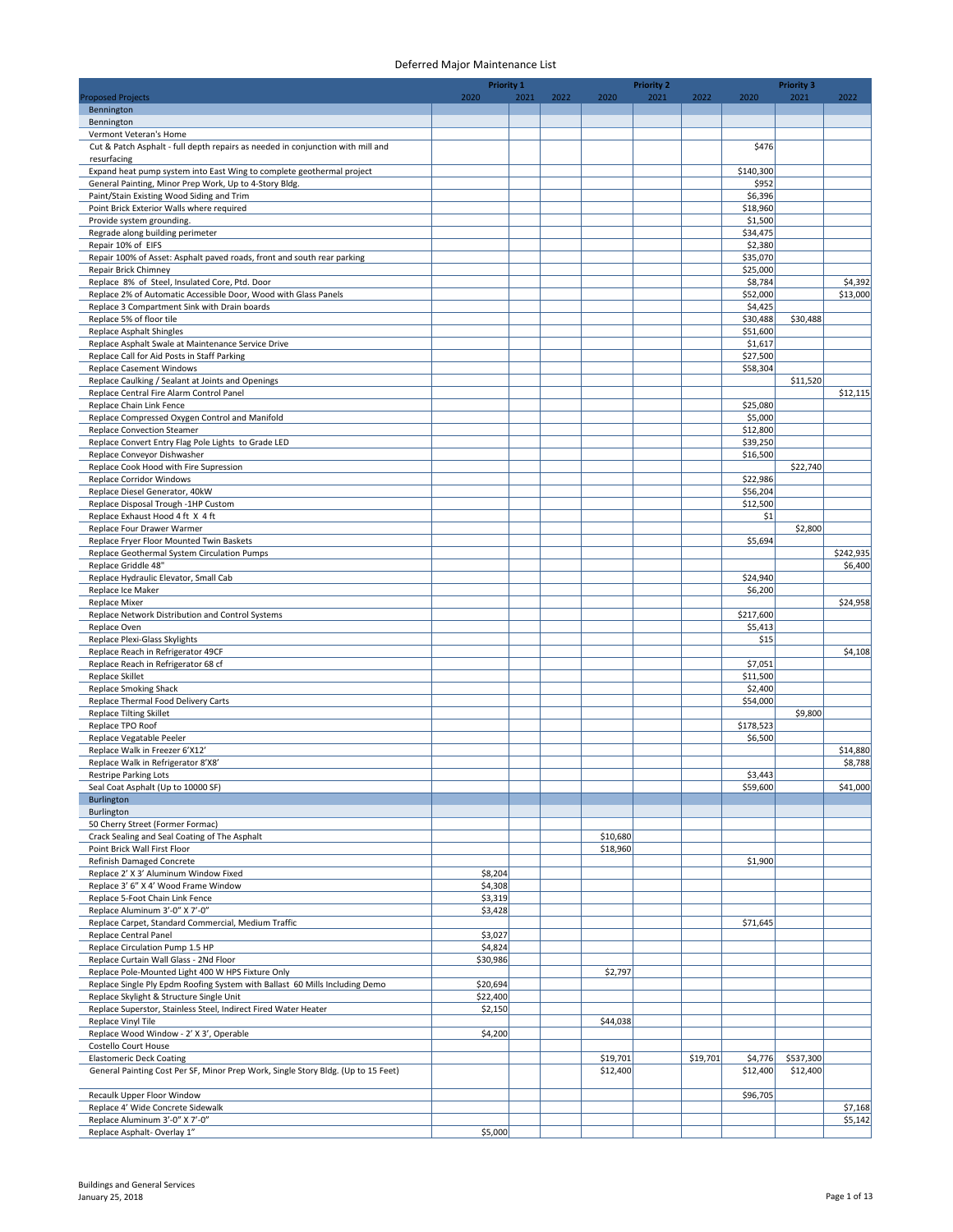|                                                                                                                 | Priority 1  |         |      |           | <b>Priority 2</b> |          |           | <b>Priority 3</b> |          |
|-----------------------------------------------------------------------------------------------------------------|-------------|---------|------|-----------|-------------------|----------|-----------|-------------------|----------|
| <b>Proposed Projects</b>                                                                                        | 2020        | 2021    | 2022 | 2020      | 2021              | 2022     | 2020      | 2021              | 2022     |
| Replace Base-mounted circulating pumps (500 GPM, 20 HP)<br>Replace Carpet, Standard Commercial, Medium Traffic  |             |         |      | \$101,327 |                   | \$1,486  | \$101,327 |                   |          |
| Replace Central Panel                                                                                           | \$3,027     |         |      |           |                   |          |           |                   |          |
| Replace Commercial Grade Water Closet With 1.6 Gpf Unit                                                         |             |         |      |           |                   |          |           |                   | \$26,638 |
| Replace Concrete Sidewalk                                                                                       |             |         |      | \$42,500  |                   |          |           |                   |          |
| Replace Cooling Tower, Galvanized Steel, 400 Ton                                                                | \$69,020    |         |      |           |                   |          |           |                   |          |
| Replace Curtain Wall Glazing                                                                                    | \$261,952   |         |      |           |                   |          |           |                   |          |
| Replace Doors and Frame, Single Plate - 3' x 7'                                                                 |             |         |      | \$106,964 |                   |          |           |                   |          |
| Replace Elevator Hydraulic System, 3,500 Lb Capacity                                                            |             |         |      |           |                   |          |           |                   | \$24,940 |
| Replace Elevator Hydraulic System, 2,500 Lb Capacity                                                            |             |         |      |           |                   | \$1      |           |                   | \$90,512 |
| Replace Fire Alam System, Install New<br>Replace Fire Pump Diesel 1500 Gpm 279 HP                               | \$207,460   |         |      |           |                   |          |           |                   |          |
| Replace Fuel Tank, Above Ground - Steel - 275 Gal                                                               | \$2,000     |         |      |           |                   |          |           |                   |          |
| Replace Metal Stud Walls                                                                                        |             |         |      |           |                   |          | \$19,250  |                   |          |
| Replace Steel Rolling Overhead Door, Electric - 12' to 20'                                                      |             |         |      |           |                   |          |           |                   | \$6,709  |
| Replace Steel Rolling Overhead Door, Electric - 8' to 12'                                                       |             |         |      |           |                   |          |           |                   | \$12,600 |
| Replace Toilet Apparatus, inc Wash Basin                                                                        |             |         |      | \$26,099  |                   |          |           |                   |          |
| Replace Urinal with 1.0 Gpf Model                                                                               |             |         |      |           |                   |          |           |                   | \$12,155 |
| Replace Vav Box, 600 to 1500 CFM                                                                                | \$117,648   |         |      |           |                   |          |           |                   |          |
| Replace Vinyl Tile                                                                                              |             |         |      |           |                   |          | \$176,150 |                   |          |
| Stone Masonry Wall to 8' - Joint Pointing                                                                       |             |         |      |           |                   |          | \$8,496   |                   |          |
| Zampieri Office Building<br><b>Elastomeric Deck Coating</b>                                                     |             |         |      |           |                   | \$21,492 |           |                   |          |
|                                                                                                                 |             |         |      | \$21,492  |                   |          |           |                   |          |
| Follow-Up Review By A Structural Engineer<br>General Painting Cost Per SF, Minor Prep Work, Up to 4-Story Bldg. | \$10,000    |         |      |           |                   |          | \$34,545  |                   |          |
| Paint Existing Stucco One Coat, Spray, Medium Prep Work                                                         |             |         |      | \$5,600   | \$5,600           |          |           |                   |          |
| Patch deteriorated brick steps                                                                                  | \$1,740     |         |      |           |                   |          |           |                   |          |
| Replace Acoustical Ceiling Tile System, Complete Including Demo                                                 |             |         |      |           |                   |          |           | \$157,700         |          |
| Replace Aluminum 3'-0" X 7'-0"                                                                                  |             |         |      |           |                   |          |           |                   | \$10,283 |
| Replace Brick Pavers, Grouted                                                                                   |             |         |      |           |                   |          |           |                   | \$58,859 |
| Replace Card Access System                                                                                      |             |         |      | \$177,151 |                   |          |           |                   |          |
| Replace Central Panel                                                                                           | \$3,027     |         |      |           |                   |          |           |                   |          |
| Replace Circulation Pump 30 HP                                                                                  | \$20,600    |         |      |           |                   |          |           |                   |          |
| Replace Computer Room A/C Units, Air Cooled 5-Ton                                                               | \$23,590    |         |      |           |                   |          |           |                   |          |
| Replace Cooling Tower Pumps                                                                                     | \$12,000    |         |      |           |                   |          |           |                   |          |
| Replace Cooling Tower, Galvanized Steel, 400 Ton                                                                | \$138,040   |         |      |           |                   |          |           |                   |          |
| Replace D3031 Chilled Water Systems                                                                             |             |         |      |           |                   | \$10,500 |           |                   |          |
| Replace Driveway Asphalt Paving                                                                                 |             |         |      | \$13,380  |                   |          |           |                   |          |
| Replace Elevator Hydraulic System, 2,500 Lb Capacity                                                            |             |         |      |           |                   |          |           |                   | \$90,512 |
| Replace Exhaust Fan 800 CFM                                                                                     | \$2,162     |         |      |           |                   |          |           |                   |          |
| Replace Expansion Tank (steel, liquid expansion, rubber diaphragm, 317 gal cap.)                                | \$26,555    |         |      |           |                   |          |           |                   |          |
| Replace Fire Pump Electric 750 Gpm 44 HP                                                                        | \$32,660    |         |      |           |                   |          |           |                   |          |
| Replace Flush Valve & Water Closet                                                                              |             |         |      | \$24,969  |                   |          |           |                   |          |
| Replace Heat Pump Water Source, 1-Ton                                                                           | \$400,260   |         |      |           |                   |          |           |                   |          |
| Replace Heat Pump, Water Source, 1.5-Ton                                                                        | \$250,460   |         |      |           |                   |          |           |                   |          |
| Replace Hydronic Cabinet Heater,                                                                                | \$2,430     |         |      |           |                   |          |           |                   |          |
| Replace Kitchen Sink And Faucet                                                                                 |             |         |      |           |                   |          |           |                   | \$3,672  |
| Replace Local Chemical System - FM200 with Tank                                                                 | \$7,650     |         |      |           |                   |          |           |                   |          |
| Replace Secondary Dry Transformer 45 kVA                                                                        |             |         |      |           |                   | \$35,294 |           |                   |          |
| Replace Single Ply Epdm with Insulation, Fully Adhered 60 Mills, Including Demo                                 |             |         |      | \$19,696  |                   |          |           |                   |          |
| Replace Steel Rolling Overhead Door, Electric - 8' to 12'                                                       |             |         |      | \$6,300   |                   |          |           |                   | \$3,150  |
| Replace Three Wall Terrazzo                                                                                     |             |         |      |           |                   |          |           |                   | \$14,800 |
| Replace Water Boiler, Gas 2000 to 2312 MBH                                                                      |             |         |      |           |                   | \$97,595 |           |                   |          |
| Restripe Parking Lot                                                                                            |             |         |      |           | \$132             |          |           |                   |          |
| Seal Coat Asphalt (Up to 10000 SF)                                                                              |             | \$3,000 |      |           |                   |          |           |                   |          |
| Chittenden Regional Correctional Facility<br>Chittenden #06172                                                  |             |         |      |           |                   |          |           |                   |          |
| Crack Sealing and Seal Coating of Asphalt                                                                       |             |         |      |           |                   |          | \$13,800  |                   |          |
| Recaulk around windows with pick proof caulking                                                                 |             |         |      |           |                   |          | \$16,000  |                   |          |
| Repaint                                                                                                         |             |         |      |           |                   |          |           | \$75,000          |          |
| Repave                                                                                                          |             |         |      |           |                   |          | \$18,536  |                   |          |
| Replace                                                                                                         |             |         |      |           |                   |          |           | \$8,478           |          |
| Replace Admin Roofing - Single Ply EPDM 60 mils including demo                                                  |             |         |      |           |                   |          | \$23,125  |                   |          |
| Replace Air Handler 15,100-18,000 CFM                                                                           |             |         |      |           |                   |          | \$86,947  |                   |          |
| Replace Baking Oven                                                                                             |             |         |      |           |                   |          | \$21,587  |                   |          |
| Replace carpet                                                                                                  |             |         |      |           |                   |          | \$56,362  |                   |          |
| Replace Commercial Dishwasher and Racks                                                                         |             |         |      |           |                   |          | \$14,574  |                   |          |
| Replace Commercial Refrigerator                                                                                 |             |         |      |           |                   |          | \$10,577  |                   |          |
| Replace Curved Plexi-Glas Panels                                                                                |             |         |      |           |                   |          |           | \$2,081           |          |
| Replace Disposal                                                                                                |             |         |      |           |                   |          | \$4,017   | \$26,780          |          |
| Replace Door - Solid Core<br>Replace doors                                                                      |             |         |      |           |                   |          |           | \$20,000          |          |
| Replace fascia                                                                                                  |             |         |      |           |                   |          | \$63,570  |                   |          |
| Replace flooring                                                                                                |             |         |      |           |                   |          | \$355,688 |                   |          |
| Replace Galvanized Steel Hatch                                                                                  |             |         |      |           |                   |          | \$10,400  |                   |          |
| Replace Interior Security Doors                                                                                 | \$1,300,000 |         |      |           |                   |          |           |                   |          |
| Replace Kitchen Exhaust Hood w/ Makeup Air Unit                                                                 |             |         |      |           |                   |          | \$22,500  |                   |          |
| Replace light pole and add additional poles                                                                     |             |         |      | \$15,000  |                   |          |           |                   |          |
| Replace one tank with two                                                                                       |             |         |      |           |                   |          | \$20,000  |                   |          |
| Replace Perimeter Parapet Mechanical Chase steel access walkways required                                       |             |         |      |           |                   |          | \$41,250  |                   |          |
| Replace Pipe Insulation, 3" Pipe, 1" Fiberglass                                                                 |             |         |      |           |                   |          | \$100,000 | \$100,000         |          |
| Replace Planetary Mixer                                                                                         |             |         |      |           |                   |          | \$21,718  |                   |          |
| Replace Pull Station                                                                                            | \$297       |         |      |           |                   |          |           |                   |          |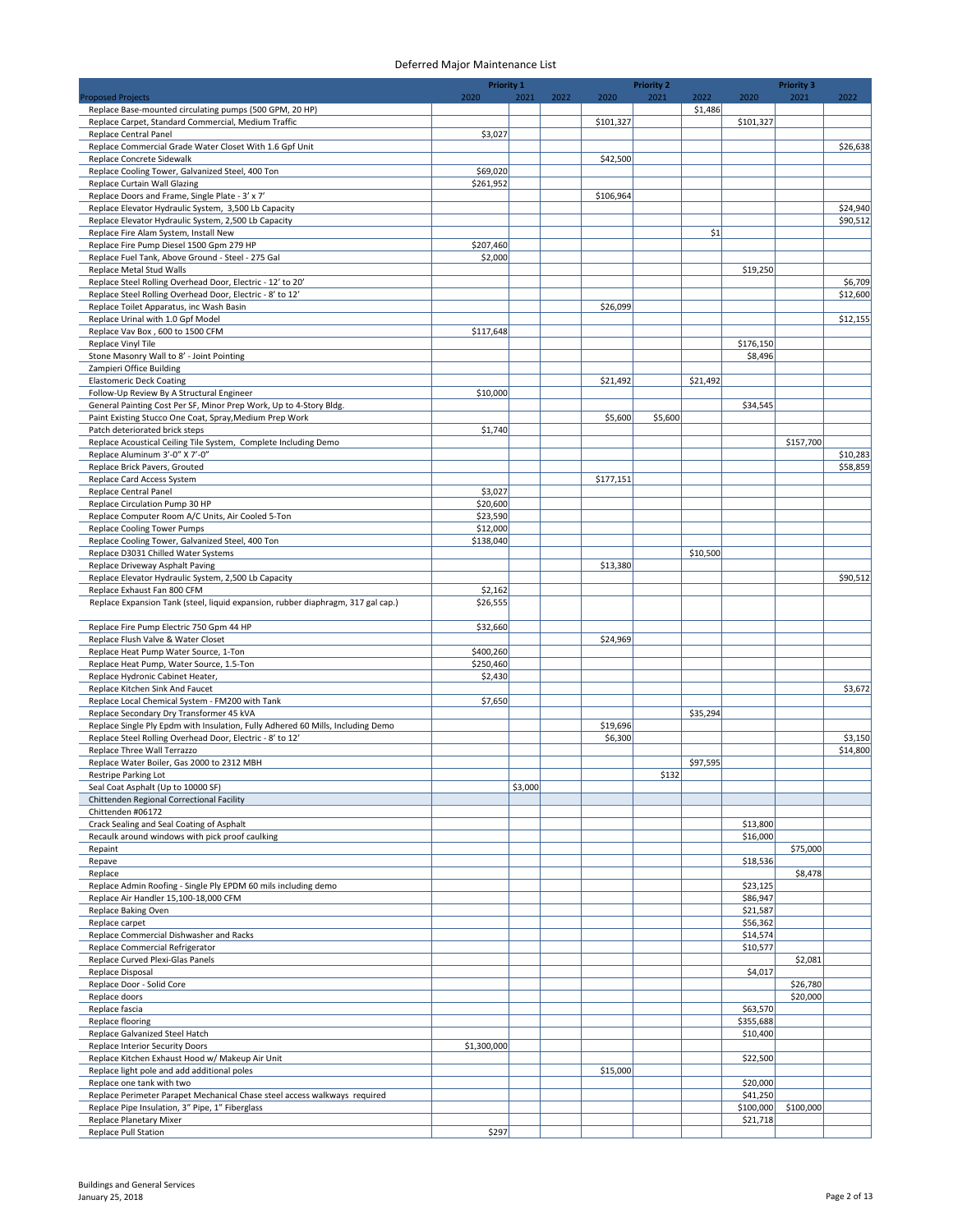|                                                                                                                               | <b>Priority 1</b>    |      |      |                    | <b>Priority 2</b> |          |                      | <b>Priority 3</b> |          |
|-------------------------------------------------------------------------------------------------------------------------------|----------------------|------|------|--------------------|-------------------|----------|----------------------|-------------------|----------|
| <b>Proposed Projects</b>                                                                                                      | 2020                 | 2021 | 2022 | 2020               | 2021              | 2022     | 2020                 | 2021              | 2022     |
| Replace Range 6-Burner 60" Wide w/Griddle<br>Replace Regrout Ceramic Tile                                                     |                      |      |      |                    |                   |          | \$9,449<br>\$2,850   |                   |          |
| Replace Roof top Air Cooled Condenser, 5 Ton                                                                                  |                      |      |      |                    |                   |          | \$8,359              |                   |          |
| Replace Sally Port Casement System                                                                                            | \$750,000            |      |      |                    |                   |          |                      |                   |          |
| Replace Split Split System AC 5 ton                                                                                           |                      |      |      |                    |                   |          |                      | \$54,675          |          |
| Replace SS 3 Comp Sink and drain boards                                                                                       |                      |      |      |                    |                   |          | \$3,405              |                   |          |
| Replace SS Salad Prep Table<br>Replace Steam Service Table                                                                    |                      |      |      |                    |                   |          | \$3,380<br>\$4,003   |                   |          |
| Replace Strobe and Horn                                                                                                       | \$283                |      |      |                    |                   |          |                      |                   |          |
| Replace system                                                                                                                | \$337,500            |      |      |                    |                   |          |                      |                   |          |
| Replace tile and grid                                                                                                         |                      |      |      |                    |                   |          | \$47,500             |                   |          |
| Replace Walk in Freezer 8'X12'                                                                                                |                      |      |      |                    |                   |          | \$29,761             |                   |          |
| Replace wall                                                                                                                  |                      |      |      |                    |                   |          | \$45,000<br>\$72,000 |                   |          |
| Replace with high efficiency boiler<br>Retrofit of pneumatic to DDC controls                                                  |                      |      |      |                    |                   |          | \$40,000             | \$20,000          | \$10,000 |
| Geogia                                                                                                                        |                      |      |      |                    |                   |          |                      |                   |          |
| Geogia                                                                                                                        |                      |      |      |                    |                   |          |                      |                   |          |
| I-89 Information Centers North and South Bound                                                                                |                      |      |      |                    |                   |          |                      |                   |          |
| Crack Sealing and Seal Coating and striping of The Asphalt                                                                    |                      |      |      |                    | \$1,958           |          |                      |                   |          |
| General Painting Cost Per SF, Minor Prep Work, Up to 4-Story Bldg.<br>Replace Asphalt Shingles, Including Removal of Shingles | \$4,384              |      |      |                    |                   |          | \$3,995              |                   |          |
| Replace Brick Pavers, Sand Bed                                                                                                |                      |      |      | \$17,718           |                   |          |                      |                   |          |
| Replace Concrete Blocks                                                                                                       |                      |      |      |                    |                   |          |                      | \$8,460           |          |
| Replace Curtain Wall Glazing                                                                                                  |                      |      |      | \$24,558           |                   |          |                      |                   |          |
| Replace D3051.2 Window/ Through Wall Units                                                                                    |                      |      |      |                    | \$585             |          |                      |                   |          |
| Replace Drinking Fountain                                                                                                     |                      |      |      |                    | \$1,195           |          |                      |                   |          |
| Replace Drywall - Painted Finished Ceilings                                                                                   |                      |      |      |                    |                   |          | \$2,207              |                   |          |
| Replace Electrical Receptacle and Plugs<br>Replace Flag Pole, Aluminum - 20' High                                             |                      |      |      |                    | \$1,262           |          | \$2,860              |                   |          |
| Replace Fluorescent Fixture,                                                                                                  |                      |      |      | \$1,961            |                   |          |                      |                   |          |
| Replace Incandescent Fixture,                                                                                                 |                      |      |      | \$1,336            |                   |          |                      |                   |          |
| Replace Instantaneous Water Heater Installation                                                                               |                      |      |      | \$889              |                   |          |                      |                   |          |
| Replace Intrusion Detection System - Indicating Panel, 10 Channel                                                             | \$1,959              |      |      |                    |                   |          |                      |                   |          |
| Replace Standard Concrete Slab                                                                                                | \$1,798              |      |      |                    |                   |          |                      |                   |          |
| Replace Toilet Partitions Painted Metal Overhead Braced<br>Middlebury                                                         |                      |      |      |                    |                   |          | \$3,522              |                   |          |
| Middlebury                                                                                                                    |                      |      |      |                    |                   |          |                      |                   |          |
| Mahady Courthouse                                                                                                             |                      |      |      |                    |                   |          |                      |                   |          |
| Crack Sealing and Seal Coating of The Asphalt                                                                                 |                      |      |      | \$31,641           |                   |          |                      |                   |          |
| General Painting Cost Per SF, Minor Prep Work, Up to 4-Story Bldg.                                                            |                      |      |      |                    |                   |          | \$10,575             |                   |          |
| Painted Soffit                                                                                                                |                      |      |      | \$4,245            |                   |          |                      |                   |          |
| Recaulk Upper Floor Window<br>Replace Air Cooled Reciprocating Chiller Over 30 to 40 Ton                                      | \$87,696             |      |      | \$38,375           |                   |          |                      |                   |          |
| Replace Asphalt Shingles, Including Removal of Shingles                                                                       | \$52,274             |      |      |                    |                   |          |                      |                   |          |
| Replace Card Access Point of Entry                                                                                            | \$39,000             |      |      |                    |                   |          |                      |                   |          |
| Replace Carpet, Standard Commercial, Medium Traffic                                                                           |                      |      |      |                    |                   |          | \$53,631             |                   |          |
| <b>Replace Central Panel</b>                                                                                                  | \$3,027              |      |      |                    |                   |          |                      |                   |          |
| Replace Cubicle - Including Fixtures - One                                                                                    |                      |      |      |                    |                   |          | \$20,374             |                   |          |
| Replace D5030 Communications and Security Systems<br>Replace Direct Digital Controls (DDC) Pneumatic System                   | \$69,000             |      |      | \$164,375          |                   |          |                      |                   |          |
| Replace Drinking Fountain                                                                                                     |                      |      |      | \$2,390            |                   |          |                      |                   |          |
| Replace Driveway Asphalt Paving                                                                                               |                      |      |      |                    |                   |          |                      | \$89,200          |          |
| Replace Elevator Hydraulic System, 2,500 Lb Capacity                                                                          | \$45,256             |      |      |                    |                   |          |                      |                   |          |
| Replace Enthalpy wheel in exhaust/supply duct (RECOVERY, 10,000 MAX cfm,                                                      |                      |      |      | \$49,635           |                   |          |                      |                   |          |
| Replace Epoxy Floor Coating                                                                                                   |                      |      |      |                    |                   |          | \$1,648              |                   |          |
| Replace Exhaust Fan 2000 CFM<br>Replace Exhaust Fan, Centrifugal, Belt-Drive, Aluminum Housing, 2050 Through 3500             |                      |      |      | \$1,364<br>\$9,068 |                   |          |                      |                   |          |
| <b>CFM</b>                                                                                                                    |                      |      |      |                    |                   |          |                      |                   |          |
| Replace Fire Door, Wood, Flush, 60 Minute, Incl. Demo, with Hardware                                                          |                      |      |      |                    | \$156,750         |          |                      |                   |          |
| Replace Fluorescent Fixture 80 W                                                                                              |                      |      |      |                    |                   | \$70,023 |                      |                   |          |
| Replace Integrated Security Control Center                                                                                    | \$14,500             |      |      |                    |                   |          |                      |                   |          |
| Replace Kitchen Sink And Faucet<br>Replace Oil-Fired Water Heater, Residential 50 Gallons                                     | \$2,448<br>\$2,612   |      |      |                    |                   |          |                      |                   |          |
| Replace Paint Interior Concrete Floors                                                                                        |                      |      |      | \$630              |                   |          |                      |                   |          |
| Replace Single Ply Epdm with Insulation, Fully Adhered 60 Mills, Including Demo                                               | \$18,383             |      |      |                    |                   |          |                      |                   |          |
| Replace Vinyl Tile                                                                                                            |                      |      |      |                    |                   |          |                      | \$6,098           |          |
| Seal Expansion Joint Between Curb and Sidewalk, Neoprene                                                                      |                      |      |      | \$813              |                   |          |                      |                   |          |
| Montpelier                                                                                                                    |                      |      |      |                    |                   |          |                      |                   |          |
| Montpelier<br>109 State Street - Including Connector                                                                          |                      |      |      |                    |                   |          |                      |                   |          |
| Crack Sealing and Seal Coating of The Asphalt                                                                                 |                      |      |      | \$5,539            |                   |          |                      |                   |          |
| General Painting Cost Per SF, Minor Prep Work, Single Story Bldg. (Up to 15 Feet)                                             |                      |      |      |                    |                   |          | \$12,400             |                   |          |
| Paint Wood Columns and Beams                                                                                                  |                      |      |      | \$22,080           |                   |          |                      |                   |          |
| Painted Soffit                                                                                                                |                      |      |      | \$6,307            |                   |          |                      |                   |          |
| Replace 3' X 6' Historic Wood Window                                                                                          |                      |      |      |                    | \$750,000         |          |                      |                   |          |
| Replace 3'-0" X 7'-0" Flush Aluminum Door<br>Replace Air-Cooled Chiller, 190-Ton,                                             | \$3,111<br>\$166,320 |      |      |                    |                   |          |                      |                   |          |
| Replace Aluminum Light Pole and Single Fixture, Under 15-Ft.                                                                  | \$5,280              |      |      |                    |                   |          |                      |                   |          |
| Replace Asphalt- Overlay 1"                                                                                                   |                      |      |      | \$3,500            |                   |          |                      |                   |          |
| <b>Replace Card Access Device</b>                                                                                             | \$39,000             |      |      |                    |                   |          |                      |                   |          |
| Replace Carpet, Standard Commercial, Medium Traffic                                                                           |                      |      |      | \$151,478          |                   |          | \$302,956            |                   |          |
| Replace Complete CCTV System Integrated with Security System (30 camera minimum)                                              | \$165,000            |      |      |                    |                   |          |                      |                   |          |
| Replace Condensate return pumps (SIMPLEX PUMP, 15 GPM)                                                                        |                      |      |      | \$9,760            |                   |          |                      |                   |          |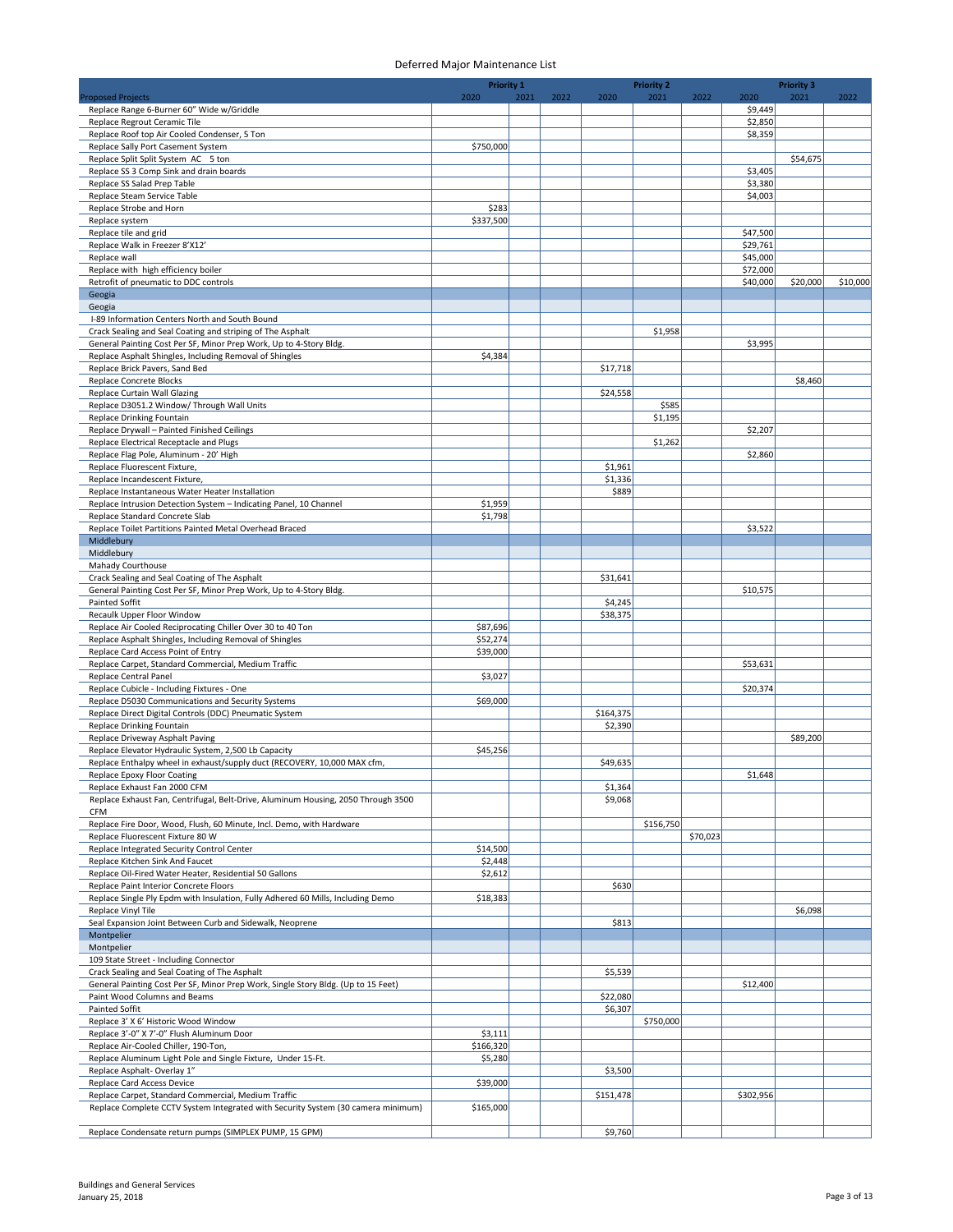|                                                                                                           | <b>Priority 1</b>   |         |      |           | <b>Priority 2</b> |          |                     | <b>Priority 3</b> |                     |
|-----------------------------------------------------------------------------------------------------------|---------------------|---------|------|-----------|-------------------|----------|---------------------|-------------------|---------------------|
| <b>Proposed Projects</b><br>Replace Curtain Wall Glazing                                                  | 2020<br>\$180,092   | 2021    | 2022 | 2020      | 2021              | 2022     | 2020                | 2021              | 2022                |
| Replace Drinking Fountain                                                                                 | \$7,170             |         |      |           |                   |          |                     |                   |                     |
| Replace Elevator Hydraulic System, 2,500 Lb Capacity                                                      |                     |         |      |           | \$67,884          |          |                     |                   |                     |
| Replace granite curb                                                                                      |                     |         |      | \$28,755  |                   |          |                     |                   |                     |
| Replace Insulated Prefinished Metal Siding<br>Replace Plaster - Painted Smooth Finish                     |                     |         |      | \$6,300   |                   | \$6,300  |                     | \$61,904          |                     |
| Replace Public Address System - Deluxe                                                                    |                     |         |      | \$70,000  |                   |          |                     |                   |                     |
| Replace Security System - Full Specifications                                                             | \$65,000            |         |      |           |                   |          |                     |                   |                     |
| Replace Shower Components - Head, Arm, Bypass, Stops, Handles                                             |                     |         |      | \$2,128   |                   |          |                     |                   |                     |
| Replace Wood 3'-0" X 7'-0"<br>Sandblast and Paint                                                         |                     |         |      |           |                   |          | \$389               | \$11,280          |                     |
| 110 State Street #06015                                                                                   |                     |         |      |           |                   |          |                     |                   |                     |
| Replace ADA Study and Lump Sum Costs                                                                      | \$5,400             |         |      |           |                   |          |                     |                   |                     |
| Replace Air Handlers                                                                                      | \$50,850            |         |      |           |                   |          |                     |                   |                     |
| Replace Attic Access to Elevator Mechanical Room                                                          | \$1,995             |         |      |           |                   |          |                     |                   |                     |
| Replace Basement Drywall Partitions<br>Replace Basement window replacement                                |                     |         |      | \$5,293   |                   |          | \$1,800             |                   |                     |
| Replace Bathroom Heater remove and replace                                                                | \$1,720             |         |      |           |                   |          |                     |                   |                     |
| Replace C3010 Wall Finishes                                                                               |                     |         |      |           |                   |          | \$35,784            |                   |                     |
| Replace C3020 Floor Finishes                                                                              |                     |         |      |           |                   |          |                     | \$1,355           |                     |
| Replace Card Entry System<br>Replace Chilled Water Distribution Pump                                      | \$2,600             |         |      |           | \$1,150           |          |                     |                   |                     |
| Replace Data and Voice Cabling                                                                            |                     |         |      | \$11,562  |                   |          |                     |                   |                     |
| Replace Dentil Molding at Eaves                                                                           | \$1,225             |         |      |           |                   |          |                     |                   |                     |
| Replace Domestic Hot Water Heater - Electric                                                              | \$1,335             |         |      |           |                   |          |                     |                   |                     |
| Replace Electrical Distribution Panel<br>Replace Engineering Study Mold                                   | \$5,000             |         |      |           |                   | \$15,616 |                     |                   |                     |
| Replace Fire Alarm Control Panel                                                                          | \$3,906             |         |      |           |                   |          |                     |                   |                     |
| Replace Heat Exchanger                                                                                    |                     |         |      |           |                   | \$15,000 |                     |                   |                     |
| Replace Heating Water Circulation Pumps                                                                   | \$9,648             |         |      |           |                   |          |                     |                   |                     |
| Replace Interior Door Refinishing                                                                         |                     | \$2,578 |      |           |                   |          |                     |                   |                     |
| Replace Interior Drain Line<br>Replace Make up air units                                                  | \$5,100<br>\$13,000 |         |      |           |                   |          |                     |                   |                     |
| Replace Metal Roof Panels                                                                                 | \$201,600           |         |      |           |                   |          |                     |                   |                     |
| Replace Mold Remediation Allowance                                                                        | \$30,000            |         |      |           |                   |          |                     |                   |                     |
| Replace Paint Inertior Walls                                                                              |                     |         |      |           |                   |          | \$25,500            |                   |                     |
| Replace Pneumatic controls and BAS<br>Replace Repair Rear Stairs                                          | \$18,638            |         |      | \$4,880   |                   |          |                     |                   |                     |
| Replace Replace Acoustical Ceiling Tile                                                                   |                     |         |      |           |                   |          |                     | \$199,500         |                     |
| Replace Replace carpet                                                                                    |                     |         |      |           |                   |          |                     | \$190,780         |                     |
| Replace Replace Floor                                                                                     | \$5,000             |         |      |           |                   |          |                     |                   |                     |
| Replace Replace Roof Vents<br>Replace Replace Water Heater                                                | \$2,000<br>\$2,000  |         |      |           |                   |          |                     |                   |                     |
| Replace Roof Access Ladder                                                                                | \$2,000             |         |      |           |                   |          |                     |                   |                     |
| Replace Roof Hatch                                                                                        | \$2,800             |         |      |           |                   |          |                     |                   |                     |
| Replace Scaffolding to repair front roof                                                                  | \$1,000             |         |      |           |                   |          |                     |                   |                     |
| Replace Shore up gable porch roof, remove 4 columns, restore column bases<br><b>Replace Storm Windows</b> | \$31,000            |         |      |           |                   |          |                     | \$5,737           |                     |
| Replace Strip Gable Roof                                                                                  | \$8,000             |         |      |           |                   |          |                     |                   |                     |
| Replace Structural Engineering Study to determine cause of deflection in Room 102                         | \$5,000             |         |      |           |                   |          |                     |                   |                     |
|                                                                                                           |                     |         |      |           |                   |          |                     |                   |                     |
| Replace Window restoration after remediation                                                              |                     |         |      | \$153,000 |                   |          |                     |                   |                     |
| Newport<br>Northern State Correctional Facility                                                           |                     |         |      |           |                   |          |                     |                   |                     |
| NSCF (A-1 Admin) #06261                                                                                   |                     |         |      |           |                   |          |                     |                   |                     |
| Replace Acoustical Ceiling Tile System, Including Demo                                                    |                     |         |      |           |                   |          | \$41,542            |                   |                     |
| Replace Air Handler 2500-3000 CFM                                                                         |                     |         |      |           |                   |          | \$12,496            |                   |                     |
| <b>Replace Carpeting</b><br>Replace Ceramic Tile                                                          |                     |         |      |           |                   |          | \$14,406            |                   | \$198,588           |
| Replace Entry Door with Side Lites                                                                        |                     |         |      |           |                   | \$20,000 |                     |                   |                     |
| Replace Exhaust Fan 800 CFM                                                                               |                     |         |      |           |                   |          | \$14,053            |                   |                     |
| Replace Exhaust Fan, Centrifugal, Belt-Drive, Aluminum Housing, 2050 Through 3500                         |                     |         |      |           |                   |          | \$9,068             |                   |                     |
| <b>CFM</b><br>Replace Inlet Hood                                                                          |                     |         |      |           |                   |          |                     |                   | \$1,125             |
| Replace Larger Steel Frame Window                                                                         |                     |         |      |           |                   | \$28,694 |                     |                   |                     |
| Replace Sally Port                                                                                        |                     |         |      |           |                   | \$25,000 |                     |                   |                     |
| Replace Smaller Steel Frame Window                                                                        |                     |         |      |           |                   | \$7,830  |                     |                   |                     |
| Replace Steel Frame Window<br>Replace Unit Ventilators with Heat                                          |                     |         |      |           |                   | \$9,023  |                     |                   | \$4,812<br>\$11,700 |
| Replace Vav Box, 270 to 600 CFM                                                                           |                     |         |      |           |                   |          | \$3,849             |                   |                     |
| Replace Water Source Unit Heaters with Fan                                                                |                     |         |      |           |                   |          |                     |                   | \$1,165             |
| <b>Security Study</b>                                                                                     | \$5,000             |         |      |           |                   |          |                     |                   |                     |
| NSCF (A-2 Admin/Seg/Dining) # 06263<br>Heating System Upgrade Study                                       |                     |         |      |           |                   |          | \$5,000             |                   |                     |
| Kitchen and dining space planning study                                                                   |                     |         |      |           |                   |          | \$5,000             |                   |                     |
| Replace 200 Gallon Expansion Tank                                                                         |                     |         |      |           |                   |          | \$25,294            |                   |                     |
| Replace 400 CFM Fan Coil Unit with Horizontal Blower Coil                                                 |                     |         |      |           |                   |          |                     |                   | \$7,511             |
| Replace Air Handler 4,000 to 8,000 CFM with A/C                                                           |                     |         |      |           |                   |          | \$9,560             |                   |                     |
| Replace Air Handler 4,000 to 8,000 CFM, Heat Only<br>Replace Air Handler 8,000 to 12,000 CFM              |                     |         |      |           |                   |          | \$43,020<br>\$6,385 |                   |                     |
| Replace Casement Window, Metal-Framed, Wire-Reinforced Glazing                                            |                     |         |      |           |                   |          |                     |                   | \$105,000           |
| Replace Commercial Kitchen Fan                                                                            |                     |         |      |           |                   |          | \$6,999             |                   |                     |
| Replace Diesel Fuel Oil Pump Set, 25 Gpm                                                                  |                     |         |      |           |                   |          | \$1,175             |                   |                     |
| Replace Diesel Generator 1250 kVA                                                                         |                     |         |      |           |                   |          |                     |                   | \$270,688           |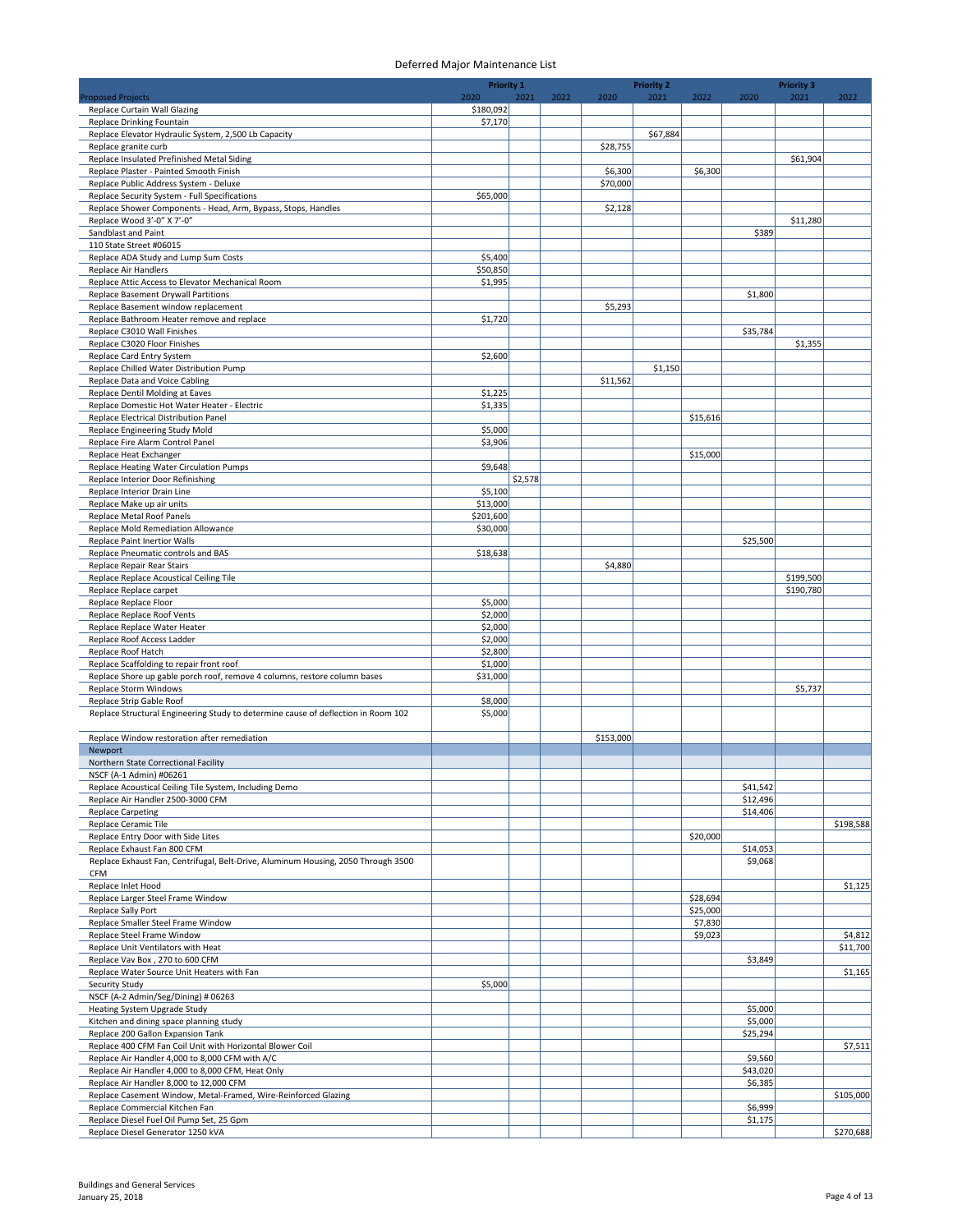|                                                                                                                                             | <b>Priority 1</b> |      |          |           | <b>Priority 2</b> |          |                     | <b>Priority 3</b> |           |
|---------------------------------------------------------------------------------------------------------------------------------------------|-------------------|------|----------|-----------|-------------------|----------|---------------------|-------------------|-----------|
| <b>Proposed Projects</b>                                                                                                                    | 2020              | 2021 | 2022     | 2020      | 2021              | 2022     | 2020                | 2021              | 2022      |
| Replace Direct Digital Controls (DDC) Pneumatic System<br>Replace Exhaust Fan, Centrifugal, Belt-Drive, Aluminum Housing, 2050 Through 3500 |                   |      |          | \$29,469  |                   |          | \$154,038           |                   |           |
| <b>CFM</b>                                                                                                                                  |                   |      |          |           |                   |          |                     |                   |           |
| Replace Fire Alarm Panel                                                                                                                    |                   |      |          | \$3,906   |                   |          |                     |                   |           |
| Replace Fire Pump Electric 1000 Gpm                                                                                                         |                   |      |          |           |                   |          | \$70,008            |                   |           |
| Replace Fixed 4 Lite Steel Frame Window<br>Replace Fixed Lite Steel Frame Window                                                            |                   |      |          |           |                   | \$18,127 |                     |                   | \$4,533   |
| Replace Fluorescent Fixture 80 W                                                                                                            |                   |      |          |           |                   |          |                     |                   | \$33,645  |
| Replace Flush Steel Painted Door                                                                                                            |                   |      |          |           |                   |          |                     |                   | \$66,799  |
| Replace Flush Valve & Water Closet                                                                                                          |                   |      |          |           |                   |          | \$7,134             |                   |           |
| Replace Heating Water Distribution Pump 10 HP<br>Replace Inlet Hood                                                                         |                   |      |          |           |                   |          | \$28,692            |                   | \$8,800   |
| Replace Inline Exhaust Fan 800 CFM                                                                                                          |                   |      |          |           |                   |          | \$12,972            |                   |           |
| Replace Lavatory, Wall Hung Cultured Marble Top, Wheelchair Accessible, 20" X 27" w/                                                        |                   |      |          |           |                   |          |                     |                   | \$2,186   |
| Fixture                                                                                                                                     |                   |      |          |           |                   |          |                     |                   |           |
| Replace Louvers and dampers                                                                                                                 |                   |      | \$22,048 |           |                   |          | \$1,228,500         |                   |           |
| Replace Master Control Windows<br>Replace Oil Fired Water Heater, Commercial 1.7 Million BTU                                                |                   |      |          |           |                   |          | \$94,900            |                   |           |
| Replace Pad-Mounted Condenser 1.5-Ton                                                                                                       |                   |      |          |           |                   |          | \$2,121             |                   |           |
| Replace Pad-Mounted Condenser 4-Ton                                                                                                         |                   |      |          | \$3,627   |                   |          |                     |                   |           |
| Replace Pad-Mounted Condenser 7.5-Ton                                                                                                       |                   |      |          |           |                   |          |                     | \$6,572           |           |
| Replace Plexi-Glass Skylight 65 to 80 SF<br>Replace Pneumatic Door Control System                                                           |                   |      |          |           |                   |          | \$500,000           |                   | \$2,049   |
| Replace Secondary Dry Transformer 75 kVA                                                                                                    |                   |      |          |           |                   |          |                     |                   | \$23,927  |
| Replace Shower Components - Head, Arm, Bypass, Stops, Handles                                                                               |                   |      |          |           |                   |          |                     |                   | \$2,075   |
| Replace Steel Rolling Overhead Door, Electric - 8' to 12'                                                                                   |                   |      |          |           |                   |          |                     |                   | \$4,095   |
| Replace Steel Security Door                                                                                                                 |                   |      |          | \$275,000 |                   |          |                     |                   |           |
| Replace Sump Pump<br>Replace Switchgear, Mainframe, 1200 Amps                                                                               |                   |      |          |           |                   |          | \$8,294             |                   | \$6,091   |
| Replace Toilet Apparatus with Wash Basin                                                                                                    |                   |      |          |           |                   |          |                     |                   | \$130,061 |
| Replace Urinal with 1.0 Gpf Model                                                                                                           |                   |      |          |           |                   |          | \$935               |                   |           |
| Replace Walk in Freezer 8'X12'                                                                                                              |                   |      |          |           |                   |          | \$19,344            |                   |           |
| Replace Walk in Refrigerator 8'X12'<br>Replace Water Boiler, Gas/Oil 3035 MBH                                                               |                   |      |          |           |                   |          | \$28,752            |                   | \$62,827  |
| Replace Water Boiler, Gas/Oil 5862 MBH                                                                                                      |                   |      |          |           |                   |          |                     |                   | \$134,505 |
| Replace Water boiler, wood fired 2000 to 2312 MBH                                                                                           |                   |      |          |           |                   |          |                     |                   | \$97,595  |
| Replace Water Softener, New, 160 Gpm                                                                                                        |                   |      |          |           |                   |          | \$16,020            |                   |           |
| Replace Water Source Unit Heaters with Fan                                                                                                  |                   |      |          |           |                   |          |                     |                   | \$2,688   |
| Replace Windows Pairs w/ Upper Awning Units<br>NSCF (B-Building -Gym) #06264                                                                |                   |      |          |           |                   |          |                     |                   | \$33,998  |
| Recaulk joints with pickproof caulking                                                                                                      |                   |      |          |           |                   |          | \$9,600             |                   |           |
| Refinish gym floor                                                                                                                          |                   |      |          |           |                   |          | \$2,456             |                   |           |
| Replace Acoustical Ceiling Tile System                                                                                                      |                   |      |          |           |                   |          |                     | \$31,955          |           |
| Replace C3025 Carpeting<br>Replace Entry Door with Side Lites                                                                               |                   |      |          | \$10,000  |                   |          | \$11,980            |                   |           |
| Replace Inlet Hood                                                                                                                          |                   |      |          | \$1,125   |                   |          |                     |                   |           |
| Replace Paint walls                                                                                                                         |                   |      |          |           |                   |          |                     | \$7,500           |           |
| NSCF (Garage) # 06533                                                                                                                       |                   |      |          |           |                   |          |                     |                   |           |
| Clean Existing Masonry, 1-3 Stories                                                                                                         |                   |      |          |           |                   |          | \$2,668             |                   |           |
| Patch and paint interior walls, drywall<br>Recaulk Door                                                                                     |                   |      |          |           |                   |          | \$1,949<br>\$1,119  | \$1,119           |           |
| Recaulk Expansion and Control Joints Up to 1/2" Wide                                                                                        |                   |      |          |           |                   |          | \$632               |                   |           |
| Recaulk Upper Floor Window                                                                                                                  |                   |      |          |           |                   |          | \$737               |                   |           |
| Replace Flush Steel Painted Door                                                                                                            |                   |      |          |           |                   |          |                     |                   | \$1,071   |
| Replace Sally Port<br>Replace Steel Rolling Overhead Door                                                                                   | \$25,000          |      |          |           |                   |          |                     |                   | \$6,300   |
| Replace Window, Fixed                                                                                                                       |                   |      |          |           |                   |          |                     |                   | \$2,406   |
| NSCF (Living Unit C) #06265                                                                                                                 |                   |      |          |           |                   |          |                     |                   |           |
| Clean Existing Masonry, 1-3 Stories                                                                                                         |                   |      |          |           |                   |          | \$9,315             |                   |           |
| Recaulk Expansion and Control Joints Up to 1/2" Wide<br>Recaulk Windows                                                                     |                   |      |          |           |                   |          | \$1,974<br>\$18,420 |                   |           |
| Replace Air Handler 3600-3800 CFM Heat only                                                                                                 |                   |      |          |           |                   |          | \$24,309            |                   |           |
| Replace Cell Doors                                                                                                                          |                   |      |          | \$161,285 |                   |          |                     |                   |           |
| Replace Drinking Fountain                                                                                                                   |                   |      |          |           |                   |          | \$6,214             |                   |           |
| Replace Duct Coil, 1 Row, Hot Water, 15"x15"                                                                                                |                   |      |          |           |                   |          | \$24,648            |                   |           |
| Replace Entry door with Side Lite Assembly<br>Replace Epoxy Flooring                                                                        |                   |      |          | \$5,000   |                   |          | \$8,138             |                   |           |
| Replace Exhaust Fan 800 CFM in-line                                                                                                         |                   |      |          | \$2,811   |                   |          |                     |                   |           |
| Replace Exhaust Fan, Centrifugal, Belt-Drive, Aluminum Housing, 2050 Through 3500                                                           |                   |      |          | \$15,868  |                   |          |                     |                   |           |
| CFM                                                                                                                                         |                   |      |          |           |                   |          |                     |                   |           |
| Replace Exterior Wall Mt Light, LED<br>Replace Fluorescent Fixture 80 W                                                                     |                   |      |          |           |                   |          | \$16,402            | \$926             |           |
| Replace Fluorescent Fixture, Bi-Level,                                                                                                      |                   |      |          |           |                   |          |                     | \$24,840          |           |
| Replace Heating Water Distribution Pump 3 HP                                                                                                |                   |      |          |           |                   |          |                     |                   |           |
|                                                                                                                                             |                   |      |          |           |                   |          |                     | \$18,047          |           |
| Replace Inlet Hood                                                                                                                          |                   |      |          |           |                   |          | \$3,400             |                   |           |
| Replace Interior Security Doors with sidelights                                                                                             |                   |      |          |           |                   |          | \$30,000            |                   |           |
| Replace Steel Frame Cell Window w/ Grate                                                                                                    |                   |      |          | \$319,800 |                   |          |                     |                   |           |
| Replace Vav Box, 270 to 600 CFM                                                                                                             |                   |      |          |           |                   |          | \$15,397            |                   |           |
| Security Study of Lobby Ceiling<br>NSCF (Living Unit D) #06267                                                                              |                   |      |          |           |                   |          | \$5,000             |                   |           |
| Clean Existing Masonry, 1-3 Stories                                                                                                         |                   |      |          |           |                   |          | \$9,315             |                   |           |
| Lobby Security Study<br>Recaulk Expansion and Control Joints Up to 1/2" Wide                                                                |                   |      |          |           |                   |          | \$5,000<br>\$1,974  |                   |           |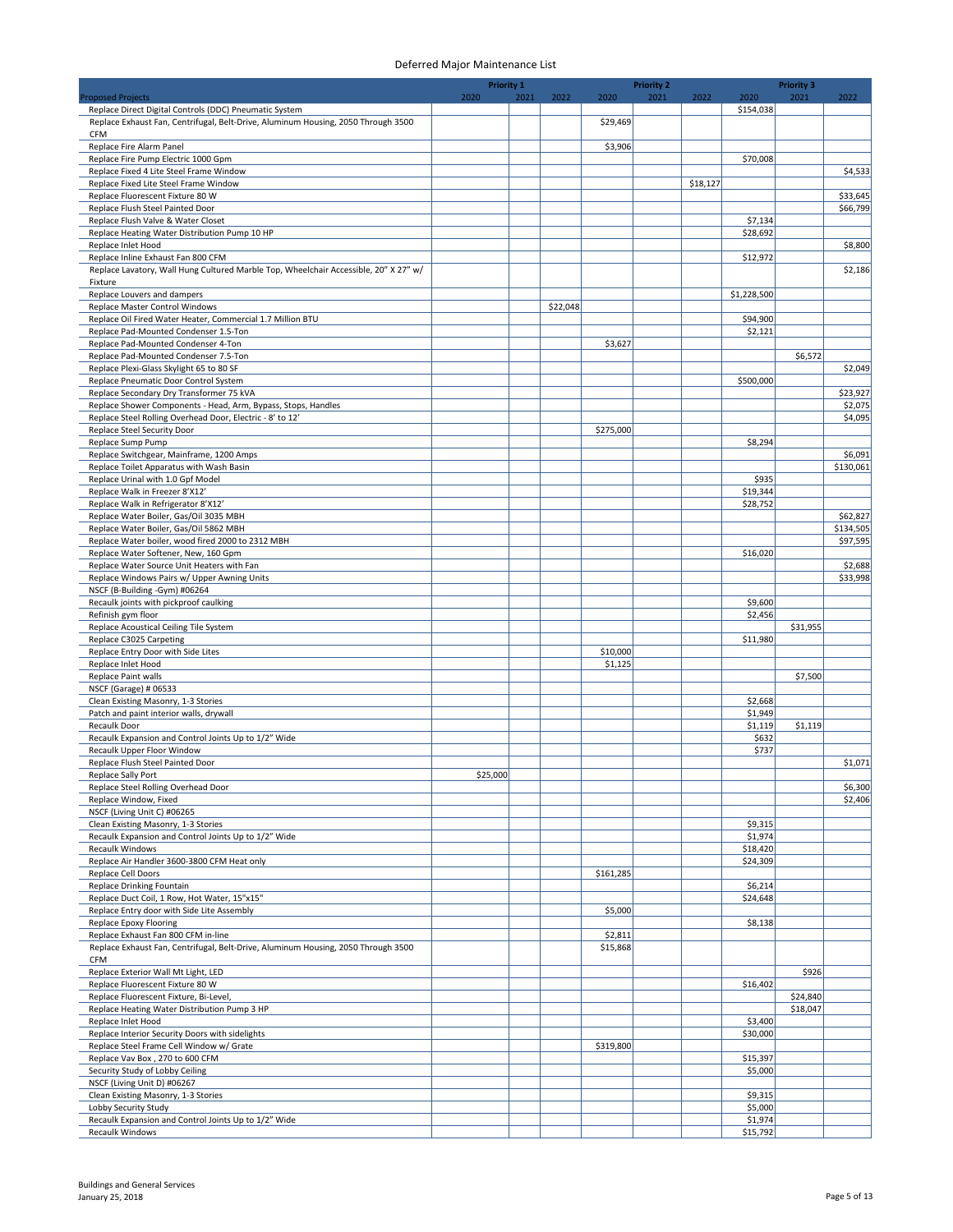|                                                                                                                         | <b>Priority 1</b> |      |      |                     | <b>Priority 2</b> |      |                      | <b>Priority 3</b> |          |
|-------------------------------------------------------------------------------------------------------------------------|-------------------|------|------|---------------------|-------------------|------|----------------------|-------------------|----------|
| <b>Proposed Projects</b>                                                                                                | 2020              | 2021 | 2022 | 2020                | 2021              | 2022 | 2020                 | 2021              | 2022     |
| Replace Air Handler 3600-3800 CFM Heat only<br>Replace Cell Doors                                                       |                   |      |      | \$161,285           |                   |      | \$24,309             |                   |          |
| Replace Drinking Fountain                                                                                               |                   |      |      |                     |                   |      | \$6,214              |                   |          |
| Replace Duct Coil, 1 Row, Hot Water, 15"x15"                                                                            |                   |      |      |                     |                   |      | \$24,648             |                   |          |
| Replace Entry door with Side Lite Assembly                                                                              |                   |      |      | \$5,000             |                   |      |                      |                   |          |
| Replace Epoxy Flooring                                                                                                  | \$9,390           |      |      |                     |                   |      |                      |                   |          |
| Replace Exhaust Fan 800 CFM in-line<br>Replace Exhaust Fan, Centrifugal, Belt-Drive, Aluminum Housing                   |                   |      |      | \$2,811<br>\$15,868 |                   |      |                      |                   |          |
| Replace Exterior Wall Mt Light, LED                                                                                     |                   |      |      |                     |                   |      | \$926                |                   |          |
| Replace Fluorescent Fixture 80 W                                                                                        |                   |      |      |                     |                   |      | \$16,402             |                   |          |
| Replace Fluorescent Fixture, Bi-Level,                                                                                  |                   |      |      |                     |                   |      | \$24,840             |                   |          |
| Replace Flush Steel Painted Door                                                                                        |                   |      |      |                     |                   |      |                      |                   | \$32,008 |
| Replace Heating Water Distribution Pump 3 HP<br>Replace Inlet Hood                                                      |                   |      |      |                     |                   |      | \$18,047<br>\$3,400  |                   |          |
| Replace Steel Door with Vision Lite                                                                                     |                   |      |      |                     |                   |      | \$15,000             |                   |          |
| Replace Steel Frame Cell Window w/ Grate                                                                                |                   |      |      | \$319,800           |                   |      |                      |                   |          |
| Replace Vav Box, 270 to 600 CFM                                                                                         |                   |      |      |                     |                   |      | \$15,397             |                   |          |
| Replace Water Source Unit Heater with Fan 62.5 MBH                                                                      |                   |      |      |                     |                   |      |                      |                   | \$3,318  |
| NSCF (Living Unit E) #06530                                                                                             |                   |      |      |                     |                   |      |                      |                   |          |
| Epoxy flooring system for living unit day rooms<br>Recaulk Expansion and Control Joints with pickproff caulking         |                   |      |      |                     |                   |      | \$26,000<br>\$12,800 | \$26,000          |          |
| Replace                                                                                                                 | \$10,000          |      |      |                     |                   |      | \$79,094             | \$18,699          |          |
| Replace Carpet - 2nd Floor                                                                                              |                   |      |      |                     |                   |      | \$5,275              |                   | \$5,275  |
| Replace Cell Doors                                                                                                      |                   |      |      |                     |                   |      | \$161,285            |                   |          |
| Replace Drinking Fountain                                                                                               |                   |      |      |                     |                   |      | \$6,214              |                   |          |
| Replace Duct Coil, 1 Row, Hot Water, 15"x15"                                                                            |                   |      |      |                     |                   |      | \$18,960             |                   |          |
| Replace Exhaust Fan<br>Replace Exhaust Fan 800 CFM in-line                                                              |                   |      |      |                     |                   |      |                      | \$15,868          |          |
| Replace Exterior Wall Mt Light, LED                                                                                     |                   |      |      |                     |                   |      |                      | \$2,162<br>\$926  |          |
| Replace Fluorescent Fixture 80 W                                                                                        |                   |      |      |                     |                   |      |                      | \$16,402          |          |
| Replace Fluorescent Fixture, Bi-Level,                                                                                  |                   |      |      |                     |                   |      |                      | \$21,528          |          |
| Replace Heating Water Distribution Pump 3 HP                                                                            |                   |      |      |                     |                   |      |                      | \$13,882          |          |
| Replace Inlet Hood                                                                                                      |                   |      |      |                     |                   |      | \$3,400              |                   |          |
| Replace Interior paint - walls and ceiling                                                                              |                   |      |      |                     |                   |      |                      | \$21,000          |          |
| <b>Replace Security Door</b><br><b>Replace Security Windows</b>                                                         | \$5,000           |      |      | \$246,000           |                   |      |                      |                   |          |
| Replace Sheet Vinyl Replace with Epoxy                                                                                  |                   |      |      | \$8,138             |                   |      |                      |                   |          |
| Replace Vav Box, 270 to 600 CFM                                                                                         |                   |      |      |                     |                   |      |                      | \$11,844          |          |
| Single Ply Epdm, Flashing S - (2 S.F. Per Sq. Ed)                                                                       |                   |      |      |                     |                   |      | \$4,530              |                   |          |
| NSCF Grinder Building #06532                                                                                            |                   |      |      |                     |                   |      |                      |                   |          |
| Clean Exterior Masonry                                                                                                  |                   |      |      |                     |                   |      | \$1,640              | \$1,640           |          |
| Point Brick Wall First Floor<br>Recaulk Expansion and Control Joints Up to 1/2" Wide                                    |                   |      |      |                     |                   |      | \$9,480<br>\$526     |                   |          |
| Replace Inline Sewerage Grinder and Auger                                                                               |                   |      |      |                     |                   |      |                      |                   | \$10,000 |
| NSCF VCI 1 #06268                                                                                                       |                   |      |      |                     |                   |      |                      |                   |          |
| Patch and paint drywall interiors                                                                                       |                   |      |      |                     |                   |      | \$6,720              |                   |          |
| Recaulk with Pickproof caulking                                                                                         |                   |      |      |                     |                   |      | \$6,400              |                   |          |
| Replace                                                                                                                 |                   |      |      |                     |                   |      | \$2,480              |                   |          |
| Replace Sump Pump, Large, 1.5 HP<br>NSCF VCI 2 #06531                                                                   |                   |      |      |                     |                   |      |                      | \$8,294           |          |
| Patch and paint interior drywall                                                                                        |                   |      |      |                     |                   |      | \$6,720              |                   |          |
| Recaulk joints with pickproof caulking                                                                                  |                   |      |      |                     |                   |      | \$6,400              |                   |          |
| Replace Air Handler 13,000 to 15,000 CFM                                                                                |                   |      |      |                     |                   |      | \$9,795              |                   |          |
| Replace Air Handler 15,100-18,000 CFM                                                                                   |                   |      |      |                     |                   |      | \$60,380             |                   |          |
| Replace Asphalt Shingles, Premium Grade                                                                                 |                   |      |      | \$786,900           |                   |      |                      |                   |          |
| Replace Drinking Fountain<br>Replace Dumpster, 8 Cy                                                                     |                   |      |      |                     |                   |      | \$2,390<br>\$3,500   |                   |          |
| Replace Fire Alarm Panel                                                                                                |                   |      |      | \$3,906             |                   |      |                      |                   |          |
| Replace Fire Pump Electric 1000 Gpm                                                                                     |                   |      |      |                     |                   |      | \$53,852             |                   |          |
| Replace Flush Valve & Water Closet                                                                                      |                   |      |      |                     |                   |      | \$1,783              |                   |          |
| Replace Pad-Mounted Condenser 1.5-Ton                                                                                   |                   |      |      |                     |                   |      |                      | \$2,121           |          |
| Replace Saw Dust Collecting System<br>Replace Steel, Painted, Door                                                      |                   |      |      |                     |                   |      | \$1,650<br>\$1,240   |                   |          |
| Replace with metal panel roofing                                                                                        |                   |      |      |                     |                   |      | \$374,000            |                   |          |
| Northwest State Correctional Facility                                                                                   |                   |      |      |                     |                   |      |                      |                   |          |
| NWSCF 50 Bed Satellite Unit #06331                                                                                      |                   |      |      |                     |                   |      |                      |                   |          |
| <b>Replace Interior Doors</b>                                                                                           |                   |      |      | \$8,034             |                   |      |                      |                   |          |
| Rutland                                                                                                                 |                   |      |      |                     |                   |      |                      |                   |          |
| Marble Valley Regional Correctional Facility<br>Marble Valley Regional Correcitonal Facility                            |                   |      |      |                     |                   |      |                      |                   |          |
| Paint concrete floors                                                                                                   |                   |      |      |                     |                   |      | \$21,840             |                   |          |
| Parking Lot Expansion Study                                                                                             |                   |      |      |                     |                   |      | \$5,000              |                   |          |
| Patch and paint drywall and concrete surfaces.                                                                          |                   |      |      |                     |                   |      | \$38,500             | \$38,500          |          |
| PID Study                                                                                                               |                   |      |      |                     |                   |      | \$5,000              |                   |          |
| Point Brick Wall First Floor                                                                                            |                   |      |      |                     |                   |      | \$9,480<br>\$10,330  |                   |          |
| Point Brick Wall Upper Floor<br>Provide additional handicap accessible parking space and associated signage including a |                   |      |      |                     |                   |      | \$250                |                   |          |
| "Van Accessible" sign                                                                                                   |                   |      |      |                     |                   |      |                      |                   |          |
| Provide asphalt seal coating and restripe parking lot.                                                                  |                   |      |      |                     |                   |      | \$30,700             |                   |          |
| Regrout kitchen ceramic tile                                                                                            |                   |      |      |                     |                   |      | \$1,900              |                   |          |
| Regrout tile                                                                                                            |                   |      |      |                     |                   |      | \$2,280              |                   |          |
| Repair 10% of Concrete Sidewalk, Curbing<br>Repair 30% of Asset: Metal Soffit Material                                  |                   |      |      |                     |                   |      | \$860<br>\$441       |                   |          |
| Repair 50% of Asset: Masonry Wall, Repair & Repoint                                                                     |                   |      |      |                     |                   |      | \$52,032             |                   |          |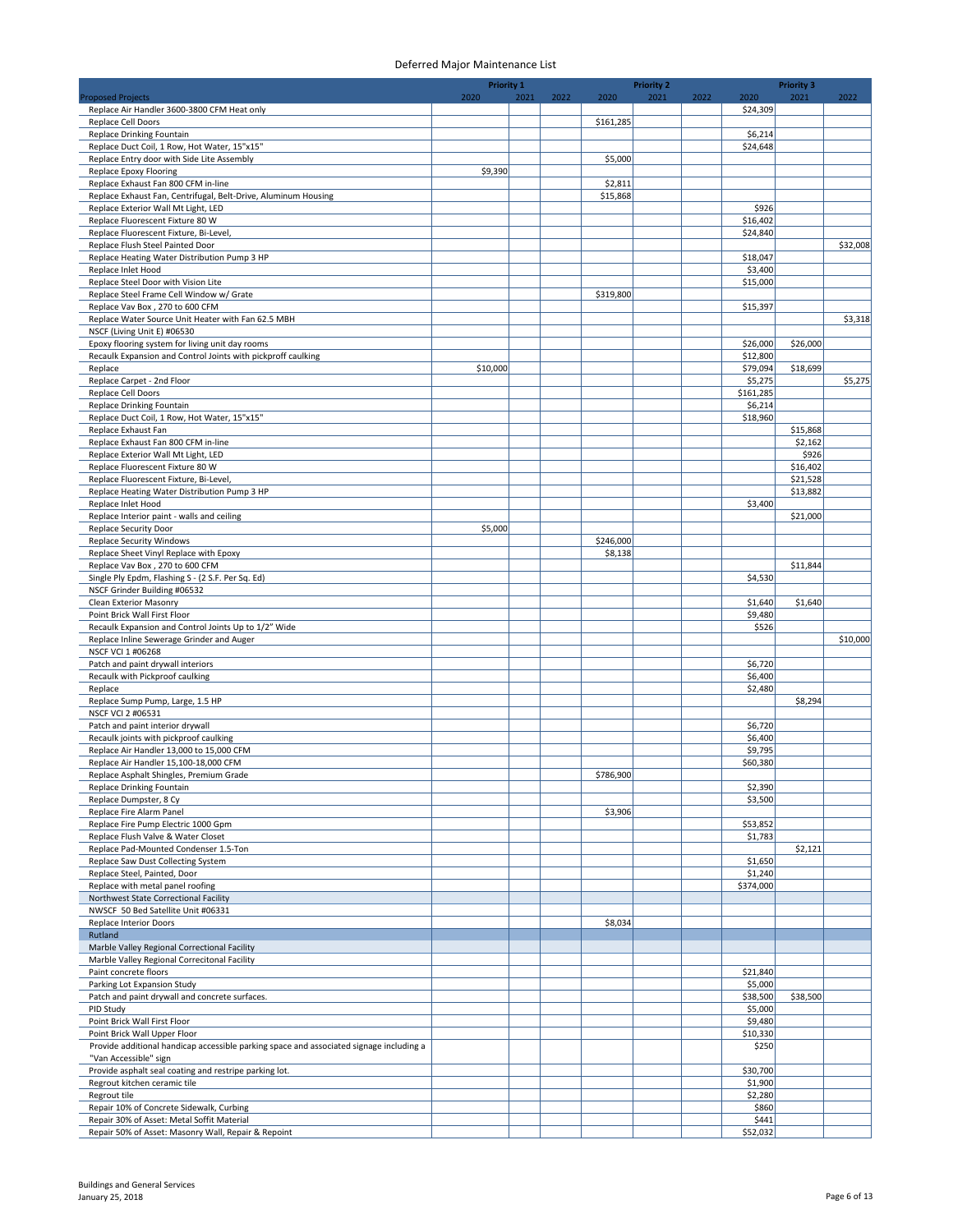|                                                                                                 | <b>Priority 1</b> |      |      |          | <b>Priority 2</b> |      |                      | <b>Priority 3</b> |          |
|-------------------------------------------------------------------------------------------------|-------------------|------|------|----------|-------------------|------|----------------------|-------------------|----------|
| <b>Proposed Projects</b>                                                                        | 2020              | 2021 | 2022 | 2020     | 2021              | 2022 | 2020                 | 2021              | 2022     |
| Replace Asphalt Path 4' Wide<br>Replace Carpet, Standard Commercial, Medium Traffic             |                   |      |      |          |                   |      | \$10,183             | \$7,296           |          |
| Replace Central Fire Alarm Panel                                                                |                   |      |      |          |                   |      | \$6,054              |                   |          |
| Replace Chain-Link Security Fencing                                                             | \$98,842          |      |      |          |                   |      |                      |                   |          |
| Replace Emergency Generator, 275 kW, Diesel                                                     |                   |      |      |          | \$126,248         |      |                      |                   |          |
| Replace Hood & Duct Fire Protection                                                             |                   |      |      |          |                   |      | \$38,969             |                   |          |
| Replace Kitchen Equipment Allowance<br>Replace New Basketball Court, Asphalt Pavement           |                   |      |      |          |                   |      | \$18,000<br>\$10,260 |                   |          |
| Replace Single-Ply EPDM Roofing System with Stone Ballast                                       |                   |      |      |          |                   |      | \$211,977            |                   |          |
| Replace Site Security & Alarm Systems                                                           | \$292,500         |      |      |          |                   |      |                      |                   |          |
| Replace Skylight                                                                                |                   |      |      |          |                   |      | \$6,480              |                   |          |
| Replace Steel Door, Interior Fire Vestibule                                                     |                   |      |      | \$22,500 |                   |      |                      |                   |          |
| Replace Steel Exterior Door with View Window                                                    |                   |      |      | \$42,000 |                   |      |                      |                   |          |
| Replace Steel Frame Awning Window<br>Replace Unit Heater, Suspension Mounted                    |                   |      |      |          |                   |      | \$9,007              | \$902             |          |
| Replace Washer/Dryer, Heavy Duty, Residential                                                   |                   |      |      |          |                   |      |                      | \$3,300           |          |
| Return chair lift to service.                                                                   |                   |      |      |          |                   |      | \$1,200              |                   |          |
| <b>Space Utilization Study</b>                                                                  |                   |      |      |          |                   |      | \$5,000              |                   |          |
| Modular Building #06041                                                                         |                   |      |      |          |                   |      |                      |                   |          |
| Floor Structure Study                                                                           |                   |      |      |          |                   |      | \$5,000              |                   |          |
| Paint exterior wood siding<br>Paint the wood frames and metal doors                             |                   |      |      |          |                   |      | \$7,600<br>\$500     | \$7,600<br>\$500  |          |
| Paint window frame and sash                                                                     |                   |      |      |          |                   |      | \$1,350              | \$1,350           |          |
| Patch and paint interior drywall                                                                |                   |      |      |          |                   |      | \$1,848              | \$1,848           |          |
| Replace Carpet, Standard Commercial, Medium Traffic                                             |                   |      |      |          |                   |      | \$10,235             |                   | \$10,235 |
| Replace Remote Fire Alarm Panel                                                                 | \$3,935           |      |      |          |                   |      |                      |                   |          |
| Replace Tankless Water Boiler, Propane-Fired                                                    |                   |      |      | \$6,500  |                   |      |                      |                   |          |
| Replace Vinyl Tile                                                                              |                   |      |      |          |                   |      | \$785                |                   |          |
| Scrape and paint metal roofing<br>MVRCF Education #06315                                        |                   |      |      |          |                   |      | \$4,800              |                   |          |
| Patch and paint drywall ceilings                                                                |                   |      |      |          |                   |      | \$5,592              |                   |          |
| Patch and paint interior drywall                                                                |                   |      |      |          |                   |      | \$3,024              |                   | \$3,024  |
| Replace Carpet, Standard Commercial                                                             |                   |      |      |          |                   |      | \$17,131             |                   |          |
| Replace Space heater                                                                            |                   |      |      |          |                   |      | \$1,165              |                   |          |
| Replace Underground Fuel Oil Tank, 1,000 Gallon                                                 |                   |      |      |          |                   |      | \$45,370             |                   |          |
| Replace Window<br>Springfield                                                                   |                   |      |      |          |                   |      | \$3,231              |                   |          |
| Southern State Correctional Facility                                                            |                   |      |      |          |                   |      |                      |                   |          |
| SSCF Building (DEF) #06517                                                                      |                   |      |      |          |                   |      |                      |                   |          |
| Clad corroded steel door with stainless plates                                                  |                   |      |      |          |                   |      | \$4,000              |                   | \$2,000  |
| Install zone valves in sprinkler room                                                           |                   |      |      |          |                   |      | \$1,650              |                   |          |
| Paint interior concrete walls                                                                   |                   |      |      |          |                   |      | \$34,317             |                   |          |
| Paint masonry block partitions<br>Recaulk joints with pickproof caulk between precast dorm pods |                   |      |      |          |                   |      | \$988                | \$31,639          | \$988    |
| Refinish shower interiors with Altro Whiterock                                                  |                   |      |      |          |                   |      | \$42,104             |                   |          |
| Replace Commercial Dryer                                                                        |                   |      |      |          |                   |      |                      | \$7,200           |          |
| <b>Replace Commercial Washers</b>                                                               |                   |      |      |          |                   |      |                      | \$13,200          |          |
| Replace Fire Alarm Panel                                                                        |                   |      |      |          |                   |      | \$5,078              |                   |          |
| Replace Water Distribution Piping                                                               |                   |      |      |          |                   |      | \$549,510            |                   |          |
| SSCF Building (GHI) #06515<br>Clad corroded steel door with stainless plates                    |                   |      |      |          |                   |      | \$16,000             |                   |          |
| Clad doors with stainless steel plate                                                           |                   |      |      |          |                   |      | \$16,000             |                   |          |
| Clad doors with stainless steel plates                                                          |                   |      |      |          |                   |      | \$16,000             |                   |          |
| Clad doors with stainless steel plates.                                                         |                   |      |      |          |                   |      | \$20,000             |                   |          |
| Install zone valves in sprinkler room                                                           |                   |      |      |          |                   |      | \$1,650              |                   |          |
| Paint interior concrete walls                                                                   |                   |      |      |          |                   |      | \$34,317             |                   |          |
| Paint masonry block partitions<br>Recaulk joints with pickproof caulk between precast dorm pods |                   |      |      |          |                   |      | \$988                | \$31,639          | \$988    |
| Refinish 40% (6 units) of Painted Masonry Showers with Altro Whiterock                          |                   |      |      |          |                   |      | \$47,367             |                   |          |
| Refinish 40% (6 units) of Painted Masonry Showers with Altro Whiterock                          |                   |      |      |          |                   |      | \$47,367             |                   |          |
| Replace Commercial Dryer 18 Lb electric non-metered                                             |                   |      |      |          |                   |      |                      | \$7,644           |          |
| Replace Commercial Washers 18 Lb Non-metered                                                    |                   |      |      |          |                   |      |                      |                   | \$8,268  |
| Replace Fire Alarm Panel<br>Replace Roof-Mounted Condenser, 18-Ton                              |                   |      |      |          |                   |      | \$5,078<br>\$14,487  |                   |          |
| Replace Water Distribution Piping                                                               |                   |      |      |          |                   |      | \$200,000            |                   |          |
| SSCF Building BC-Seg #06516                                                                     |                   |      |      |          |                   |      |                      |                   |          |
| Clad corroded steel door with stainless plates                                                  |                   |      |      |          |                   |      | \$4,000              |                   | \$2,000  |
| Paint inerior concrete walls                                                                    |                   |      |      |          |                   |      | \$21,182             |                   |          |
| Paint masonry block partitions                                                                  |                   |      |      |          |                   |      | \$760                |                   | \$760    |
| Recaulk joints with pick proof caulk between precast dorm pods.                                 |                   |      |      |          |                   |      |                      | \$17,577          |          |
| Refinish shower interiors with Altro Whiterock<br>Replace Commercial Dryer                      |                   |      |      |          |                   |      | \$42,104<br>\$3,120  |                   |          |
| <b>Replace Commercial Washers</b>                                                               |                   |      |      |          |                   |      | \$5,720              |                   |          |
| Replace Fire Alarm Panel                                                                        |                   |      |      |          |                   |      |                      | \$5,078           |          |
| Replace Roof-Mounted Condenser, 15-Ton                                                          |                   |      |      |          |                   |      |                      | \$12,487          |          |
| Replace Water Distribution Piping                                                               |                   |      |      |          |                   |      | \$549,510            |                   |          |
| SSCF Core Building (A) #06514<br>Clad corroded steel door with stainless plates                 |                   |      |      |          |                   |      | \$4,000              |                   | \$2,000  |
| Recaulk joints with pickproof caulk between precast dorm pods                                   |                   |      |      |          |                   |      |                      | \$31,639          |          |
| Regrout 50% of Quarry Tile in Kitchen                                                           |                   |      |      |          |                   |      | \$2,085              | \$2,085           |          |
| Repair 20% of Asset: Drywall and CMU Painted interior Walls                                     |                   |      |      |          |                   |      | \$83,496             |                   | \$20,874 |
| Replace Brising skillet                                                                         |                   |      |      |          |                   |      | \$14,950             |                   |          |
| Replace Carpet, Standard Commercial, High Traffic                                               |                   |      |      |          |                   |      | \$128,486            |                   |          |
| Replace Dishwasher w/ Racks                                                                     |                   |      |      |          |                   |      | \$22,866             |                   |          |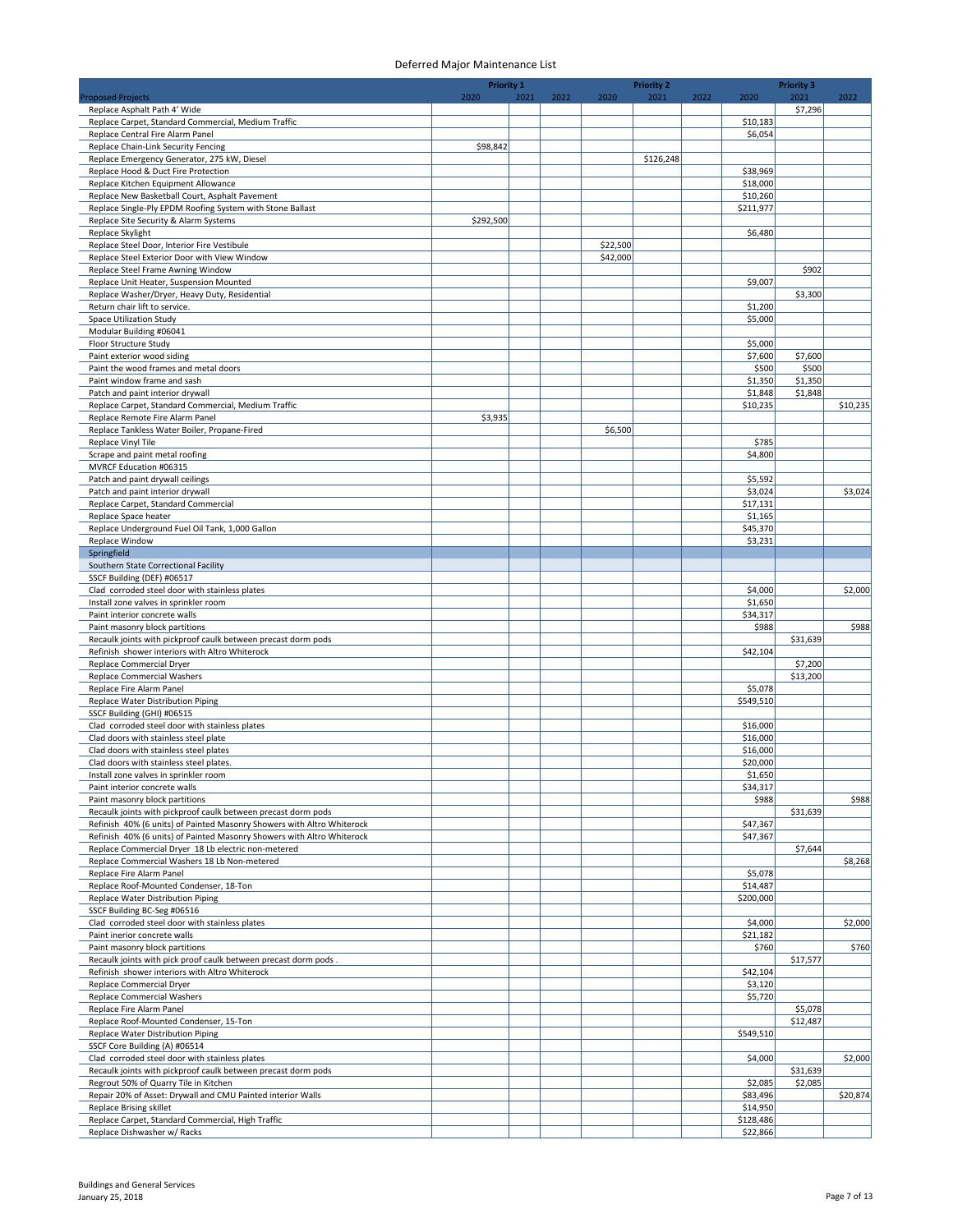|                                                                                                                   | <b>Priority 1</b>          |      |           |           | <b>Priority 2</b> |      |                      | <b>Priority 3</b>     |           |
|-------------------------------------------------------------------------------------------------------------------|----------------------------|------|-----------|-----------|-------------------|------|----------------------|-----------------------|-----------|
| <b>Proposed Projects</b><br>Replace Exhaust Fan 1,500 CFM                                                         | 2020                       | 2021 | 2022      | 2020      | 2021              | 2022 | 2020                 | 2021<br>\$10,639      | 2022      |
| Replace Garbage Disposal-3HP                                                                                      |                            |      |           |           |                   |      | \$8,034              |                       |           |
| Replace Griddle 5 burner Electric with cart                                                                       |                            |      |           |           |                   |      |                      | \$14,040              |           |
| Replace Heated Holding Cabinet                                                                                    |                            |      |           |           |                   |      |                      | \$48,671              |           |
| Replace Kitchen Exhaust Hood w/ Makeup Air Unit<br>Replace Kitchen Make-up Steam Heat 12,000 CFM                  |                            |      |           |           |                   |      | \$64,961             | \$9,787               |           |
| Replace Medical Isolation Ward HEPA Exhaust System                                                                |                            |      |           |           |                   |      |                      | \$6,800               |           |
| Replace Mini-Split Heat Pump Air to Air 2 Ton                                                                     |                            |      |           |           |                   |      |                      | \$16,680              |           |
| Replace Refrig-Freezer Condenser, 4 Ton                                                                           |                            |      |           |           |                   |      |                      | \$8,359               |           |
| Replace Study of Security Control Expansion<br>Replace Tilting Skillet                                            |                            |      |           |           |                   |      | \$10,000<br>\$12,740 |                       |           |
| Replace Vinyl Tile                                                                                                |                            |      |           |           |                   |      | \$110,094            |                       | \$110,094 |
| Replace Walk-in Freezer 22 X 24                                                                                   |                            |      |           |           |                   |      |                      | \$32,344              |           |
| Replace Water Distribution Piping                                                                                 |                            |      |           |           |                   |      | \$549,510            |                       |           |
| Replace Window AC units 12,000 btu Energy Star<br>Seal coat and stripe 33% of parking and driveway Asphalt Paving |                            |      |           |           |                   |      | \$114,288            | \$11,887<br>\$114,288 |           |
| SSCF Energy Building #06519                                                                                       |                            |      |           |           |                   |      |                      |                       |           |
| Replace Fire Alarm Annunciator Panel                                                                              |                            |      |           |           | \$3,906           |      |                      |                       |           |
| Replace propane-fired burner                                                                                      |                            |      |           | \$55,000  |                   |      |                      |                       |           |
| SSCF Maintenance #06518<br>Replace Domestic Hot Water Heater - Electric                                           |                            |      |           |           | \$500             |      |                      |                       |           |
| Replace Fire Alarm Annunciator Panel                                                                              |                            |      |           |           | \$3,906           |      |                      |                       |           |
| St. Albans                                                                                                        |                            |      |           |           |                   |      |                      |                       |           |
| Northwest State Correctional Facility                                                                             |                            |      |           |           |                   |      |                      |                       |           |
| NWSCF 50 Bed Satellite Unit #06331<br>Recaulk Expansion and Control Joints Up to 1/2" Wide                        |                            |      |           |           |                   |      | \$26,320             |                       |           |
| Repaint masonry                                                                                                   |                            |      |           |           |                   |      |                      | \$22,500              |           |
| Replace Acoustical Tile With Exposed Grid System                                                                  |                            |      |           |           |                   |      |                      | \$47,500              |           |
| Replace Asphalt Shingle Roofing                                                                                   |                            |      |           |           |                   |      |                      | \$78,260              |           |
| <b>Replace Carpet</b><br>Replace Cell Block Day Room Window                                                       |                            |      |           |           |                   |      |                      | \$4,684               |           |
| Replace Cell Doors                                                                                                | \$115,200                  |      |           |           |                   |      | \$360,000            |                       |           |
| Replace Ceramic Tile - Bathrooms and Showers                                                                      |                            |      |           |           |                   |      | \$255,000            |                       |           |
| Replace EPDM Roofing System with Ballast 60 Mils Including Demo                                                   |                            |      |           |           |                   |      |                      | \$107,915             |           |
| Replace Fire Alarm Panel                                                                                          |                            |      |           |           |                   |      |                      |                       | \$5,078   |
| Replace Roof Hatches<br>Replace Sally Port Door Casement System                                                   | \$50,000                   |      |           |           |                   |      |                      |                       | \$5,000   |
| Replace Security Window                                                                                           |                            |      |           |           |                   |      | \$205,000            |                       |           |
| Replace Split System AC                                                                                           |                            |      |           | \$18,954  |                   |      |                      |                       |           |
| Replace Steel Frame Window - Non secure areas                                                                     |                            |      |           | \$9,023   |                   |      |                      |                       |           |
| Replace Vinyl Flooring<br>Replace Water Heater                                                                    |                            |      |           | \$22,305  |                   |      |                      | \$33,841              |           |
| NWSCF Auto Shop #06332                                                                                            |                            |      |           |           |                   |      |                      |                       |           |
| Replace Aluminum Window Operable                                                                                  |                            |      |           |           |                   |      |                      |                       | \$9,110   |
| Replace Epoxy Flooring                                                                                            |                            |      |           |           |                   |      | \$47,576             |                       |           |
| Replace Exterior Steel Door<br>Replace Interior Paint - Walls and Ceilings                                        |                            |      |           |           |                   |      | \$1,680              | \$1,240               |           |
| Replace Water Heater                                                                                              |                            |      |           |           |                   |      |                      |                       | \$800     |
| NWSCF Barn #06327                                                                                                 |                            |      |           |           |                   |      |                      |                       |           |
| Repair foundation                                                                                                 | \$6,500                    |      |           |           |                   |      |                      |                       |           |
| Replace Aluminum Single Roll-Up Door<br>Replace Corrugated Roofing Panels                                         | \$1,200 \$1,200<br>\$7,031 |      |           |           |                   |      |                      |                       |           |
| Replace Gas-Fired Furnace                                                                                         | \$1,581                    |      |           |           |                   |      |                      |                       |           |
| Replace Historic Wood Window                                                                                      | \$64,400                   |      |           |           |                   |      |                      |                       |           |
| Replace Wood Siding                                                                                               |                            |      | \$128,000 |           |                   |      |                      |                       |           |
| NWSCF Corrections #06322<br>Clean and Point Brick Wall First Floor                                                |                            |      |           |           |                   |      | \$33,000             |                       |           |
| Clean Brick Walls                                                                                                 |                            |      |           |           |                   |      | \$10,000             |                       | \$10,000  |
| <b>Emergency Lighting Study</b>                                                                                   |                            |      |           |           |                   |      | \$5,000              |                       |           |
| Kitchen area planning study                                                                                       |                            |      |           |           |                   |      | \$10,000             |                       |           |
| Paint drywall ceilings<br>Point Brick Wall First Floor                                                            |                            |      |           |           |                   |      | \$3,580<br>\$180,000 |                       |           |
| Recaulk Expansion and Control Joints Up to 1/2" Wide                                                              |                            |      |           |           |                   |      | \$78,960             |                       |           |
| Repaint                                                                                                           |                            |      |           |           |                   |      |                      | \$101,229             |           |
| Replace Air Handler<br>Replace Air Handler - Infirmary Dedicated                                                  |                            |      |           |           |                   |      |                      | \$219,783             | \$39,000  |
| Replace Asphalt Paths                                                                                             |                            |      |           |           |                   |      | \$8,740              |                       |           |
| Replace Asphalt Roadway - Perimeter Road                                                                          |                            |      |           |           |                   |      | \$149,520            |                       |           |
| Replace Asphalt Roadway - Service Drives                                                                          |                            |      |           |           |                   |      | \$118,815            |                       |           |
| Replace Basketball Backstop, Wall Mounted, 6' Extended, Fixed<br>Replace Carpet Tiles - Deluxe                    |                            |      |           |           |                   |      | \$5,417<br>\$51,939  |                       |           |
| Replace Ceramic Tile - Bathrooms and Kitchen                                                                      |                            |      |           |           |                   |      | \$117,600            |                       |           |
| Replace Ceramic Tile - Kitchen                                                                                    |                            |      |           |           |                   |      | \$19,125             |                       |           |
| Replace Commercial Dishwasher and Racks                                                                           |                            |      |           |           |                   |      |                      | \$12,631              |           |
| Replace Communications and Security Systems<br>Replace Curved Plexi-Glas Panels                                   |                            |      |           | \$250,000 |                   |      |                      | \$11,527              |           |
| Replace EPDM Roofing System with Ballast 60 Mils Including Demo                                                   |                            |      |           |           |                   |      | \$223,538            |                       |           |
| Replace Health suite roofing                                                                                      |                            |      |           |           |                   |      |                      | \$77,082              |           |
| Replace Interior Door - Non Secure                                                                                |                            |      |           |           |                   |      |                      | \$37,492              |           |
| Replace Interior Security Doors<br>Replace Kitchen Exhaust Hood w/ Makeup Air Unit                                | \$1,700,000                |      |           |           |                   |      | \$39,000             |                       |           |
| Replace Main Entrance Door                                                                                        |                            |      |           |           |                   |      | \$10,000             |                       |           |
| Replace perimeter fascia                                                                                          |                            |      |           |           |                   |      | \$26,248             |                       |           |
| Replace Range 6-Burner 60" Wide w/Griddle                                                                         |                            |      |           |           |                   |      | \$9,449              |                       |           |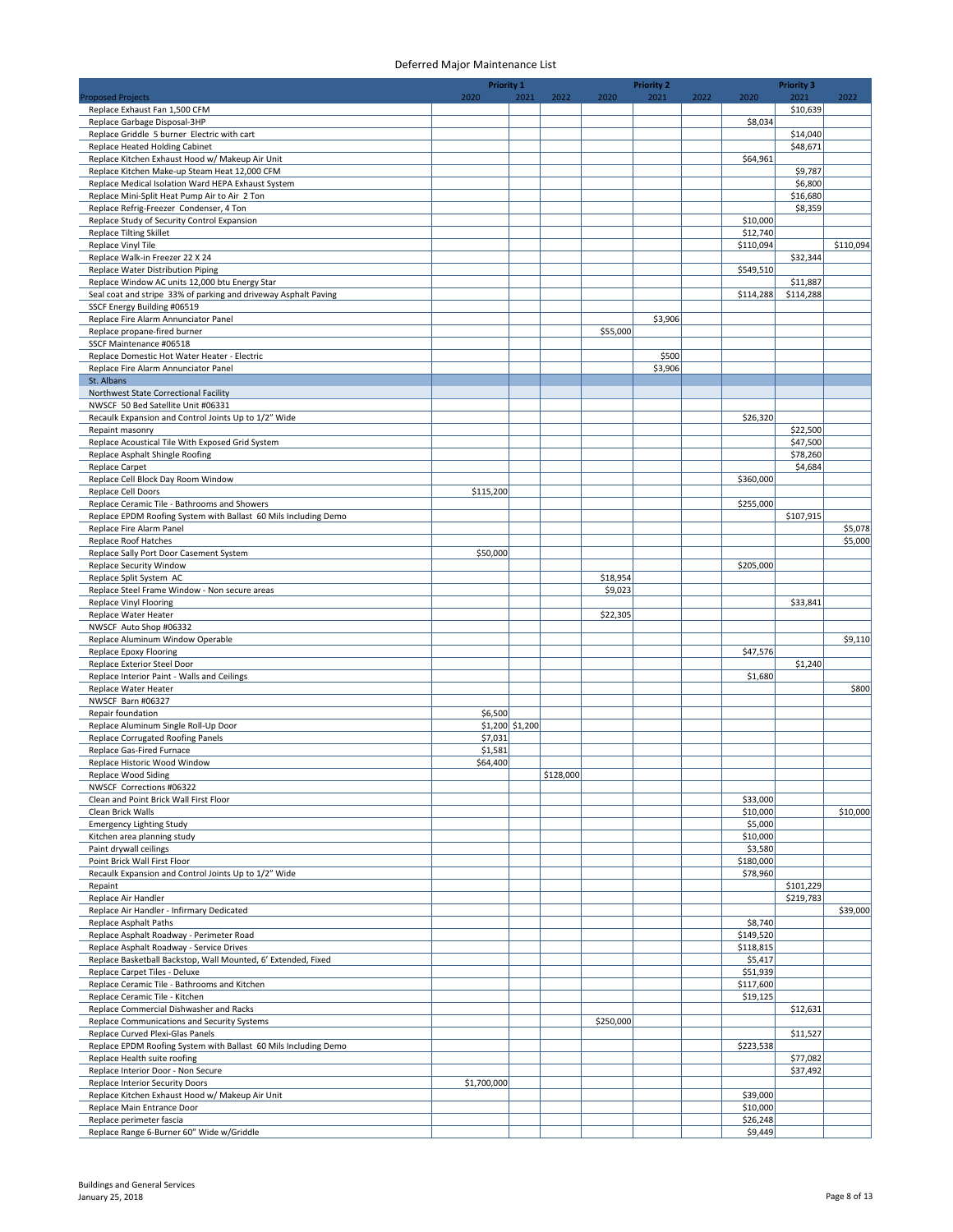|                                                                                      | <b>Priority 1</b>   |      |      |                    | <b>Priority 2</b> |      |                        | <b>Priority 3</b>   |          |
|--------------------------------------------------------------------------------------|---------------------|------|------|--------------------|-------------------|------|------------------------|---------------------|----------|
| <b>Proposed Projects</b>                                                             | 2020                | 2021 | 2022 | 2020               | 2021              | 2022 | 2020                   | 2021                | 2022     |
| Replace Resurface Basketball Court<br>Replace Roof Hatch                             |                     |      |      |                    |                   |      |                        | \$35                | \$20,000 |
| Replace Roof top Air Cooled Condenser, 5 Ton                                         |                     |      |      |                    |                   |      | \$8,359                |                     |          |
| Replace Sally Port Door Casement System                                              | \$1,250,000         |      |      |                    |                   |      |                        |                     |          |
| Replace Security Window Alpha and Bravo Units                                        |                     |      |      |                    |                   |      | \$192,700              |                     |          |
| Replace Security Window C Unit                                                       |                     |      |      |                    |                   |      | \$147,600              |                     |          |
| Replace Security Window Delta Unit<br>Replace Security Window Echo Units             |                     |      |      |                    |                   |      | \$131,200<br>\$135,300 |                     |          |
| Replace Split Split System AC                                                        |                     |      |      |                    |                   |      | \$21,870               |                     |          |
| Replace Steam Service Table                                                          |                     |      |      |                    |                   |      |                        | \$8,005             |          |
| Replace Vinyl Flooring                                                               |                     |      |      |                    |                   |      | \$396,338              |                     |          |
| Seal coat                                                                            |                     |      |      |                    |                   |      |                        | \$13,800            |          |
| Weatherstripping for the overhead doors                                              |                     |      |      |                    |                   |      | \$1,040                |                     |          |
| NWSCF Futures Storage Shed #06329<br>Replace Board and Batten Siding                 |                     |      |      |                    |                   |      |                        | \$8,150             |          |
| Replace Sliding barn door                                                            |                     |      |      |                    |                   |      |                        | \$5,400             |          |
| Replace Wooden doors                                                                 |                     |      |      |                    |                   |      |                        | \$940               |          |
| NWSCF Generator Building #06334                                                      |                     |      |      |                    |                   |      |                        |                     |          |
| Replace Exterior Steel, Painted, Door                                                |                     |      |      | \$620              |                   |      |                        |                     |          |
| Replace Masonry - Painted Exterior Wall                                              |                     |      |      |                    |                   |      | \$961                  |                     |          |
| Replace Slab on Grade<br>Replace Wood Beams and Rafters Roof Structure               | \$12,226<br>\$2,802 |      |      |                    |                   |      |                        |                     |          |
| NWSCF Green Houses (2) #06335                                                        |                     |      |      |                    |                   |      |                        |                     |          |
| Replace Aluminum Wall Shutter                                                        |                     |      |      |                    |                   |      |                        | \$2,400             |          |
| Replace Constant Air Blower                                                          |                     |      |      |                    | \$1,000           |      |                        |                     |          |
| NWSCF House #06326                                                                   |                     |      |      |                    |                   |      |                        |                     |          |
| Repair plaster interior                                                              |                     |      |      |                    |                   |      | \$94,600               |                     |          |
| Repair stone foundation<br><b>Replace Asphalt Shingles</b>                           | \$100,000           |      |      | \$6,800            |                   |      |                        |                     |          |
| Replace Bathtub (Enameled Steel) & Faucets                                           |                     |      |      | \$2,923            |                   |      |                        |                     |          |
| <b>Replace Electrical Wiring</b>                                                     | \$80,000            |      |      |                    |                   |      |                        |                     |          |
| Replace Gas-Fired Furnace                                                            | \$1,534             |      |      |                    |                   |      |                        |                     |          |
| Replace Hardwood Flooring                                                            |                     |      |      |                    |                   |      | \$32,952               |                     |          |
| Replace Historic Wood Window                                                         |                     |      |      | \$60,000           |                   |      |                        |                     |          |
| Replace Kitchen cabinets                                                             |                     |      |      |                    |                   |      | \$1,542                |                     |          |
| Replace Lavatory Porcelain<br>Replace Masonry Chimney and Fireplace                  |                     |      |      | \$660<br>\$40,000  |                   |      |                        |                     |          |
| <b>Replace Piping</b>                                                                | \$191,200           |      |      |                    |                   |      |                        |                     |          |
| Replace Plaster - Painted Smooth Finish                                              |                     |      |      |                    |                   |      | \$20,000               | \$20,000            |          |
| Replace Traditional Wood Beams and Rafters                                           | \$6,180             |      |      |                    |                   |      |                        |                     |          |
| Replace Vinyl Wall Covering                                                          |                     |      |      |                    |                   |      | \$30,320               |                     |          |
| <b>Replace Water Closet</b>                                                          |                     |      |      | \$894              |                   |      |                        |                     |          |
| Replace Wood Beams and Joist Supporting Timber Decking<br>Replace Wood Doors         | \$120,000           |      |      | \$4,000            |                   |      |                        |                     |          |
| Replace Wood interior doors                                                          |                     |      |      | \$8,000            |                   |      |                        |                     |          |
| Replace Wood Porch and Steps                                                         |                     |      |      |                    |                   |      | \$3,093                |                     |          |
| <b>Replace Wood Siding</b>                                                           |                     |      |      | \$400,000          |                   |      |                        |                     |          |
| Replace Wood Stairs                                                                  |                     |      |      |                    |                   |      | \$10,310               |                     |          |
| NWSCF Lift Station # 06320                                                           |                     |      |      |                    |                   |      |                        |                     |          |
| Replace Exterior Steel, Painted, Door<br>NWSCF Maintenance Building #06339           | \$620               |      |      |                    |                   |      |                        |                     |          |
| Replace Interior Paint - Walls and Ceilings                                          |                     |      |      |                    |                   |      | \$1,680                |                     |          |
| NWSCF Print Shop #06330                                                              |                     |      |      |                    |                   |      |                        |                     |          |
| Replace Aluminum Window                                                              |                     |      |      |                    |                   |      |                        |                     | \$18,220 |
| Replace Epoxy Flooring                                                               |                     |      |      |                    |                   |      | \$10,016               |                     |          |
| Replace Exterior Steel Door                                                          |                     |      |      |                    |                   |      |                        | \$3,720             |          |
| Replace Exterior Wood Stairs and Landing<br>Replace Gas-Fired Water Boiler           |                     |      |      | \$1,750            |                   |      | \$5,425                |                     |          |
| Replace Heat Pump Air to Air 7.5-Ton                                                 | \$10,675            |      |      |                    |                   |      |                        |                     |          |
| Replace Interior Paint - Walls and Ceilings                                          |                     |      |      |                    |                   |      | \$1,680                |                     |          |
| Replace Janitorial Sink                                                              |                     |      |      | \$1,091            |                   |      |                        |                     |          |
| <b>Replace Laminate Flooring</b>                                                     |                     |      |      |                    |                   |      | \$912                  |                     |          |
| Replace Metal Standing Seam Roof                                                     |                     |      |      |                    |                   |      |                        | \$69,336            |          |
| Replace Sink and Faucet<br>Replace Unit Ventilators with Water Sourced Heat          |                     |      |      |                    | \$4,050           |      |                        | \$693               |          |
| Replace Window Security Screen                                                       |                     |      |      |                    |                   |      |                        |                     | \$4,000  |
| NWSCF Program Building #06333                                                        |                     |      |      |                    |                   |      |                        |                     |          |
| Repaint                                                                              |                     |      |      |                    |                   |      |                        | \$12,000            |          |
| Replace Acoustical Tile With Exposed Grid System                                     |                     |      |      |                    |                   |      |                        | \$11,875            |          |
| Replace Air Handler                                                                  | \$47,096            |      |      |                    |                   |      |                        |                     |          |
| <b>Replace Asphalt Shingles</b><br>Replace EPDM Roofing with Ballast, Including Demo |                     |      |      |                    |                   |      |                        | \$4,300<br>\$15,853 |          |
| Replace Galvanized Steel Hatch                                                       |                     |      |      |                    |                   |      | \$1,050                |                     |          |
| Replace Residential Kitchen Cabinets Wall and Base                                   |                     |      |      |                    |                   |      |                        | \$5,580             |          |
| Replace Steel Painted Door with Window                                               |                     |      |      |                    |                   |      | \$1,240                |                     |          |
| Replace Vinyl Flooring                                                               |                     |      |      |                    |                   |      |                        | \$30,488            |          |
| Replace Water Heater                                                                 |                     |      |      |                    |                   |      |                        |                     | \$800    |
| NWSCF Sewage Building #06328                                                         |                     |      |      |                    |                   |      |                        |                     |          |
| Replace Asphalt Shingles<br>Replace Exterior Door with Window                        |                     |      |      | \$6,450<br>\$2,480 |                   |      |                        |                     |          |
| Replace Vinyl Siding                                                                 |                     |      |      |                    |                   |      | \$15,160               |                     |          |
| NWSCF Wood Shop #06323                                                               |                     |      |      |                    |                   |      |                        |                     |          |
| Paint walls                                                                          |                     |      |      |                    |                   |      | \$1,128                |                     | \$1,128  |
| Replace Aluminum Window Operable                                                     |                     |      |      |                    |                   |      |                        |                     | \$18,220 |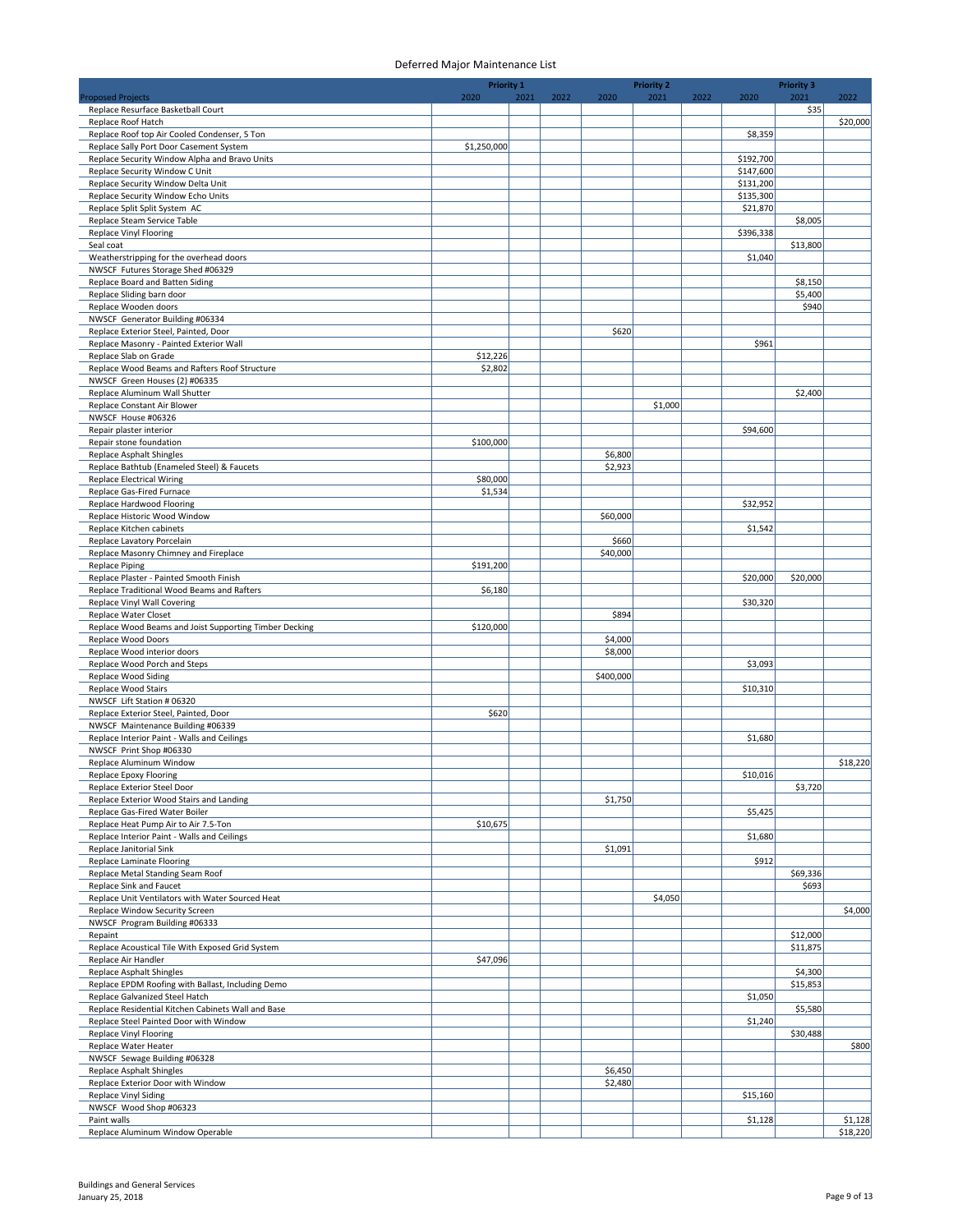| <b>Priority 1</b>                                                                                      |           |      |      | <b>Priority 2</b>   |          |      |                     | <b>Priority 3</b> |          |
|--------------------------------------------------------------------------------------------------------|-----------|------|------|---------------------|----------|------|---------------------|-------------------|----------|
| <b>Proposed Projects</b>                                                                               | 2020      | 2021 | 2022 | 2020                | 2021     | 2022 | 2020                | 2021              | 2022     |
| <b>Replace Commercial Washers</b><br>Replace Counter Top Sink and Faucet                               |           |      |      |                     |          |      | \$50,590            | \$1,386           |          |
| Replace Epoxy Flooring                                                                                 |           |      |      |                     |          |      | \$106,420           |                   |          |
| Replace Exterior Steel Door                                                                            |           |      |      |                     |          |      |                     | \$3,720           |          |
| Replace Gas Dryer, Commercial                                                                          |           |      |      |                     |          |      | \$26,880            |                   |          |
| Replace Interior Paint - Walls and Ceilings<br><b>Replace Metal Stairs</b>                             |           |      |      |                     |          |      | \$1,680<br>\$12,006 |                   |          |
| Replace Metal Standing Seam Roof                                                                       |           |      |      |                     |          |      |                     | \$69,336          |          |
| Replace Security Screen with Interior Release                                                          |           |      |      |                     |          |      |                     |                   | \$4,000  |
| Replace Stucco                                                                                         |           |      |      |                     |          |      | \$5,792             |                   |          |
| Replace Unit Ventilators with Water Sourced Heat                                                       |           |      |      |                     | \$4,050  |      |                     |                   |          |
| St. Johnsbury<br>Corrections Community Work Camp                                                       |           |      |      |                     |          |      |                     |                   |          |
| CCWC Dormitory #06347                                                                                  |           |      |      |                     |          |      |                     |                   |          |
| Clad remaining steel doora with stainless plate                                                        |           |      |      |                     |          |      | \$1,800             |                   |          |
| Repair or Replace Metal Panel Siding                                                                   |           |      |      |                     |          |      | \$9,903             |                   |          |
| Replace Air Handler 5080 CFM<br>Replace Direct Digital Control (DDC) Devices                           |           |      |      | \$22,474<br>\$1,835 |          |      |                     |                   |          |
| Replace Exhaust Fan, Centrifugal Aluminum Housing                                                      |           |      |      |                     |          |      | \$2,728             |                   |          |
| Replace Industrial Security Steel Frame Window, Sash, Double-Glazed, 25                                |           |      |      |                     |          |      |                     | \$262,400         |          |
| Replace Vinyl Tile                                                                                     |           |      |      |                     |          |      | \$39,634            |                   |          |
| Replace Wood fired Boiler 1400 MBH Mills 450-12                                                        |           |      |      |                     |          |      | \$63,437            |                   |          |
| CCWC Main Admin. Bldg #06343<br>Add visual alarm to existing audible fire alarm                        |           |      |      |                     |          |      | \$500               |                   |          |
| Civil Engineering Study for Parking Redesign and Stormwater Management                                 |           |      |      |                     |          |      | \$5,000             |                   |          |
| Clad Steel door with stainless plate                                                                   |           |      |      |                     |          |      | \$1,350             |                   |          |
| Repair/Replace Metal Panel Siding                                                                      |           |      |      |                     |          |      | \$13,512            |                   |          |
| Replace 36" Open Burner Range                                                                          |           |      |      |                     |          |      | \$8,450             |                   |          |
| Replace 55" Reach-In Refrigerator<br>Replace Direct Digital Controls (DDC) Basic                       |           |      |      |                     |          |      | \$4,550<br>\$11,315 |                   |          |
| Replace Dishwasher Commercial Rack Type Semi Auto 38 to 50 Racks Per Hour                              |           |      |      |                     |          |      |                     | \$15,231          |          |
| Replace Faucets with Lever Controls and Insulate Piping                                                |           |      |      |                     |          |      | \$250               |                   |          |
| Replace Garbage disposal 2 HP                                                                          |           |      |      |                     |          |      |                     | \$4,017           |          |
| Replace Kitchen Exhaust Hood w/ Makeup Air Unit                                                        |           |      |      |                     |          |      | \$30,900            |                   |          |
| Replace Pave Accessible Parking w/ Striping<br>Replace Walk-in Freezer 8 X 10                          |           |      |      |                     |          |      | \$2,736             | \$19,344          | \$2,736  |
| Replace Walk-in Refrigerator 6 X 10                                                                    |           |      |      |                     |          |      |                     | \$11,424          |          |
| CCWC Maintenance #06348                                                                                |           |      |      |                     |          |      |                     |                   |          |
| Replace 400 CFM Fan Coil Unit with Horizontal Blower Coil                                              |           |      |      |                     | \$11,555 |      |                     |                   |          |
| Replace Wood Dust Collection System<br>CCWC Wood Shed 1 #06349                                         |           |      |      | \$3,700             |          |      |                     |                   |          |
| <b>Stain Wood Siding</b>                                                                               |           |      |      |                     |          |      | \$750               |                   |          |
| CCWC Wood Shed 2 #06345                                                                                |           |      |      |                     |          |      |                     |                   |          |
| Paint Wood Siding                                                                                      |           |      |      |                     |          |      | \$1,813             |                   |          |
| CCWC Wood Shed 3 #06338                                                                                |           |      |      |                     |          |      |                     |                   |          |
| Cover interior of rollup doors with flame retardant finish material<br>Paint 100% of Wood Siding       | \$400     |      |      |                     |          |      | \$750               |                   |          |
| Northeast Regional Correctional Facility                                                               |           |      |      |                     |          |      |                     |                   |          |
| NERCF Greenhouse #06527                                                                                |           |      |      |                     |          |      |                     |                   |          |
| Replace Corrugated Steel Roofing                                                                       |           |      |      |                     |          |      |                     | \$1,683           |          |
| Replace Fiberglass panels                                                                              |           |      |      |                     |          |      | \$3,850             |                   |          |
| Replace Package Unit, Propane Heat, Electric Cooling<br>NERCF Main Building #06341                     | \$8,860   |      |      |                     |          |      |                     |                   |          |
| Boiler / Water Heater Study                                                                            |           |      |      |                     |          |      | \$5,000             |                   |          |
| Paint concrete walls                                                                                   |           |      |      |                     |          |      | \$40,600            |                   |          |
| Patch and paint drywall                                                                                |           |      |      |                     |          |      | \$2,940             |                   |          |
| PID Study<br>Regrout Ceramic Tile                                                                      |           |      |      |                     |          |      | \$5,000<br>\$3,705  |                   |          |
| Repair 10% of Asset: Concrete Sidewalk, Curbing                                                        |           |      |      |                     |          |      | \$860               |                   |          |
| Replace Acoustical Metal Tiles                                                                         |           |      |      |                     |          |      | \$8,352             |                   |          |
| Replace Asphalt Sealing/Striping                                                                       |           |      |      |                     |          |      | \$14,000            | \$14,000          |          |
| Replace carpet                                                                                         |           |      |      |                     |          |      | \$10,183            |                   |          |
| Replace Central Fire Alarm Panel<br>Replace Chain-Link Security Fencing                                |           |      |      |                     |          |      | \$3,027             |                   | \$62,625 |
| Replace Emergency Generator, 310 kW, Diesel                                                            |           |      |      |                     |          |      | \$126,248           |                   |          |
| Replace EPDM Roofing System with Stone Ballast                                                         |           |      |      |                     |          |      |                     | \$163,059         |          |
| Replace Fire Pump, 40hp                                                                                |           |      |      |                     |          |      | \$70,008            |                   |          |
| Replace Hood & Duct Fire Protection<br>Replace interior fire exit vestibule door for energy efficiency |           |      |      |                     |          |      | \$38,969<br>\$7,500 |                   |          |
| Replace Kitchen Equipment Allowance                                                                    |           |      |      |                     |          |      | \$75,000            |                   |          |
| Replace operable steel-framed windows.                                                                 |           |      |      |                     |          |      | \$217,300           |                   |          |
| Replace Painted Concrete Floors                                                                        |           |      |      |                     |          |      | \$21,840            |                   |          |
| Replace Site Security & Alarm Systems                                                                  | \$292,500 |      |      |                     |          |      |                     |                   |          |
| Replace Steel Exterior Door with View Window                                                           |           |      |      |                     |          |      | \$42,000            | \$2,475           |          |
| Replace Washer/Dryer, Heavy Duty, Residential<br>Sealcoat asphalt basketball court.                    |           |      |      |                     |          |      | \$520               | \$520             |          |
| <b>Space Utilization Report</b>                                                                        |           |      |      |                     |          |      | \$5,000             |                   |          |
| NERCF Program Building #06346                                                                          |           |      |      |                     |          |      |                     |                   |          |
| Patch and paint drywall interior                                                                       |           |      |      |                     |          |      | \$3,024             |                   |          |
| <b>Replace Carpeting</b><br>Replace Drywall - Painted Finished Ceilings                                |           |      |      |                     |          |      | \$17,131<br>\$5,585 |                   |          |
| Replace Fire Alarm Panel                                                                               |           |      |      | \$5,078             |          |      |                     |                   |          |
| <b>Replace Metal Roofing</b>                                                                           |           |      |      |                     |          |      |                     |                   | \$21,216 |
| NERCF Pump Station Bldg #06523                                                                         |           |      |      |                     |          |      |                     |                   |          |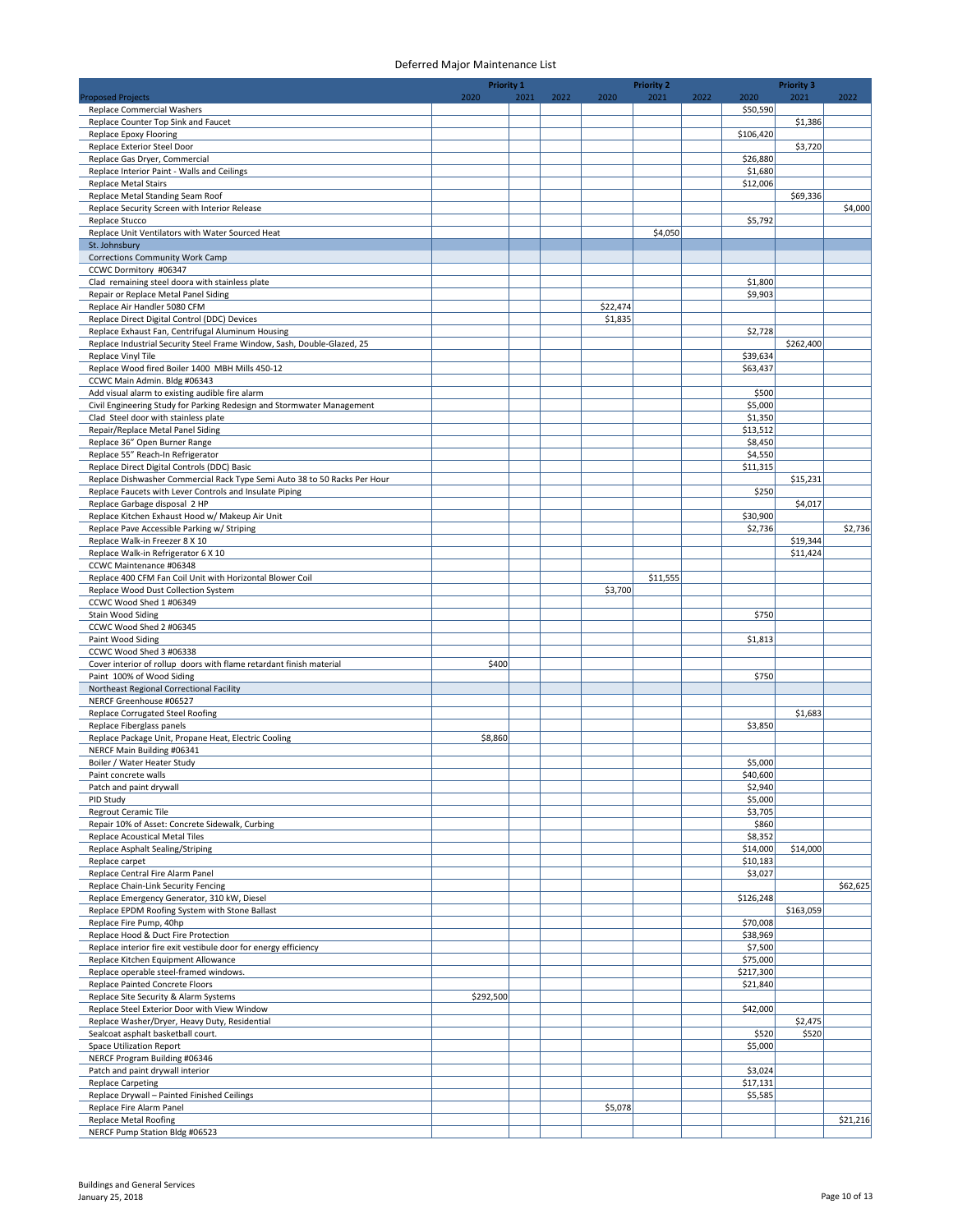|                                                                                                                                           | <b>Priority 1</b>   |      |      |           | <b>Priority 2</b> |                     |          | <b>Priority 3</b> |           |
|-------------------------------------------------------------------------------------------------------------------------------------------|---------------------|------|------|-----------|-------------------|---------------------|----------|-------------------|-----------|
| <b>Proposed Projects</b>                                                                                                                  | 2020                | 2021 | 2022 | 2020      | 2021              | 2022                | 2020     | 2021              | 2022      |
| Paint Wood Siding<br>Replace Sewage Ejector Pumps                                                                                         | \$2,101             |      |      |           |                   |                     | \$800    |                   |           |
| NERCF Storage Building #06522                                                                                                             |                     |      |      |           |                   |                     |          |                   |           |
| Paint Wood Siding                                                                                                                         |                     |      |      |           |                   |                     | \$2,750  |                   |           |
| <b>Replace Corrugated Steel Roofing</b>                                                                                                   |                     |      |      |           |                   |                     |          | \$6,919           |           |
| NERCF Wood Shed 1 #06521<br>Paint Wood Siding                                                                                             |                     |      |      |           |                   |                     | \$1,063  |                   |           |
| Replace Corrugated Steel Roofing                                                                                                          |                     |      |      |           |                   |                     | \$4,862  |                   |           |
| NERCF Wood Shed 2 #06524                                                                                                                  |                     |      |      |           |                   |                     |          |                   |           |
| Paint Wood Siding                                                                                                                         |                     |      |      |           |                   |                     | \$1,063  |                   |           |
| <b>Replace Corrugated Steel Roofing</b>                                                                                                   |                     |      |      |           |                   |                     | \$4,862  |                   |           |
| NERCF Wood Shed 3 #06525<br>Paint Wood Siding                                                                                             |                     |      |      |           |                   |                     | \$1,600  |                   |           |
| White River Junction                                                                                                                      |                     |      |      |           |                   |                     |          |                   |           |
| Windsor County District Court                                                                                                             |                     |      |      |           |                   |                     |          |                   |           |
| <b>District Court</b>                                                                                                                     |                     |      |      |           |                   |                     |          |                   |           |
| Damaged Concrete<br>General Painting Cost Per SF, Minor Prep Work, Up to 4-Story Bldg.                                                    |                     |      |      | \$716     |                   |                     |          | \$35,532          |           |
| Point Brick Wall Upper Floor                                                                                                              |                     |      |      | \$51,650  |                   |                     |          |                   |           |
| Replace 3' 6" X 4' Wood Frame Window                                                                                                      |                     |      |      | \$114,000 |                   |                     |          |                   |           |
| Replace 30-Gallon Commercial Electric Hot Water Heater                                                                                    |                     |      |      | \$9,649   |                   |                     |          |                   |           |
| Replace Acoustical Ceiling Tile System, Complete Including Demo                                                                           |                     |      |      |           |                   |                     |          |                   | \$97,940  |
| Replace Air Cooled Reciprocating Chiller Over 30 to 40 Ton<br>Replace Air Handler 4,000 to 8,000 CFM                                      | \$92,029            |      |      |           |                   | \$19,120            |          |                   |           |
| Replace Aluminum 3'-0" X 7'-0"                                                                                                            |                     |      |      | \$13,711  |                   |                     |          |                   |           |
| Replace Aluminum Light Pole, Over 15 Ft. and Single Fixture                                                                               |                     |      |      | \$11,500  |                   |                     |          |                   |           |
| Replace Aluminum Window, 4-0 X 6-0, Upper Floor Floor                                                                                     |                     |      |      | \$2,858   |                   |                     |          |                   |           |
| Replace Card Access Device                                                                                                                | \$39,000            |      |      |           |                   |                     |          |                   |           |
| Replace Carpet, Standard Commercial, Medium Traffic<br>Replace CCTV Camera - Individual - to be integrated into full security system with | \$69,000            |      |      | \$77,786  |                   |                     |          |                   |           |
| monitors                                                                                                                                  |                     |      |      |           |                   |                     |          |                   |           |
| Replace Central control for card access system                                                                                            | \$14,500            |      |      |           |                   |                     |          |                   |           |
| Replace Central Panel                                                                                                                     | \$3,027             |      |      |           |                   |                     |          |                   |           |
| Replace Circulation Pump, 7 to 10 HP<br>Replace Commercial Grade Water Closet With 1.6 Gpf Unit                                           | \$15,684            |      |      |           |                   |                     |          |                   | \$7,684   |
| Replace Counter Top Sink and Faucet                                                                                                       |                     |      |      |           |                   |                     |          |                   | \$10,393  |
| Replace Curtain Wall Glass - 2Nd Floor                                                                                                    |                     |      |      | \$22,882  |                   |                     |          |                   |           |
| Replace Direct Digital Controls (DDC) Pneumatic System                                                                                    | \$164,375           |      |      |           |                   |                     |          |                   |           |
| Replace Elevator Hydraulic System, 2,500 Lb Capacity                                                                                      | \$45,256            |      |      |           |                   |                     |          |                   |           |
| Replace Exhaust Fan 375 CFM<br>Replace Fire Alam System, Install New                                                                      | \$4,904<br>\$38,661 |      |      |           |                   |                     |          |                   |           |
| Replace Fire Sprinkler, Light Hazard, Install at Multi-Story Bldg.                                                                        |                     |      |      |           |                   |                     |          |                   | \$134,393 |
| Replace Fluorescent Fixture 80 W                                                                                                          |                     |      |      |           |                   | \$65,187            |          |                   |           |
| Replace Fuel Oil Supply Pump (fuel oil supply pump, light fuel, 1 hp, 277 GPH)                                                            |                     |      |      | \$1,514   |                   |                     |          |                   |           |
| Replace Further Studies - Exterior Lighting                                                                                               | \$5,000             |      |      |           |                   |                     |          |                   |           |
| Replace Heating Water Distribution Pump 10 HP<br>Replace Hydronic Cabinet Heater,                                                         |                     |      |      |           |                   | \$19,128<br>\$1,620 |          |                   |           |
| Replace Kitchen Sink And Faucet                                                                                                           |                     |      |      |           |                   |                     |          |                   | \$1,224   |
| Replace Metal Tube Steel Fence                                                                                                            |                     |      |      |           |                   |                     | \$2,530  |                   |           |
| Replace Single Ply Epdm with Insulation, Fully Adhered 60 Mills, Including Demo                                                           |                     |      |      | \$34,533  |                   |                     |          |                   |           |
| Replace Switchgear, Mainframe, 1200 Amps                                                                                                  |                     |      |      |           |                   | \$4,685             |          |                   |           |
| Replace Urinal with 1.0 Gpf Model                                                                                                         |                     |      |      |           |                   |                     |          |                   | \$1,870   |
| Replace Ust, Steel, Fuel Oil Storage, 10,000 Gallon                                                                                       |                     |      |      |           |                   |                     |          |                   | \$107,087 |
| Replace VAV Boxes                                                                                                                         | \$63,180            |      |      |           |                   |                     |          |                   |           |
| Replace Vinyl Tile<br>Replace Water Boiler, Gas/Oil 1014 MBH                                                                              |                     |      |      |           |                   | \$74,490            | \$63,685 |                   |           |
| Replace Water Source Unit Heaters with Fan ,<100 MBH                                                                                      | \$2,688             |      |      |           |                   |                     |          |                   |           |
| Seal Coat Asphalt (Up to 10000 SF)                                                                                                        |                     |      |      |           |                   |                     |          | \$10,000          |           |
| Sidewalk Replacement due to heaving payment                                                                                               | \$7,168             |      |      |           |                   |                     |          |                   |           |
| Windsor                                                                                                                                   |                     |      |      |           |                   |                     |          |                   |           |
| Southeast State Correctional Facility<br>Administration Building #60452                                                                   |                     |      |      |           |                   |                     |          |                   |           |
| Replace Domestic Water Heater - Electric                                                                                                  |                     |      |      |           |                   |                     | \$520    |                   |           |
| Replace Hydronic Cabinet Heater                                                                                                           |                     |      |      |           |                   |                     | \$2,106  |                   |           |
| Replace Wood Deck and Stairs                                                                                                              |                     |      |      |           |                   |                     | \$1,154  |                   |           |
| BGS Garage (outside fence) #06467<br>Paint Existing Wood Siding                                                                           |                     |      |      |           |                   |                     | \$1,661  |                   |           |
| Replace Fluorescent Fixture 80 W                                                                                                          |                     |      |      |           |                   |                     | \$841    |                   |           |
| Replace Water Source Unit Heaters with Fan                                                                                                |                     |      |      |           |                   |                     |          |                   | \$1,792   |
| Replace Wood-fired Boiler                                                                                                                 |                     |      |      |           |                   |                     |          |                   | \$5,425   |
| BGS Maint. Office (Old House) #06457                                                                                                      |                     |      |      |           |                   |                     |          |                   |           |
| Paint Existing Wood Siding<br>Paint interior                                                                                              |                     |      |      |           |                   |                     | \$14,145 | \$1,256           |           |
| Replace Bath Counter Top and Sink                                                                                                         |                     |      |      |           |                   |                     | \$620    |                   |           |
| Replace Boiler, Oil Fired, 144 to 177 MBH                                                                                                 |                     |      |      |           |                   |                     |          | \$9,352           |           |
| Replace Domestic Hot Water Heater - Electric                                                                                              | \$900               |      |      |           |                   |                     |          |                   |           |
| Replace Fuel Tank, Above Ground - Steel - 275 Gal<br>Replace Refrigerator                                                                 |                     |      |      | \$908     |                   |                     | \$661    |                   |           |
| Replace Split System Unit, 3-Ton, Condenser and Fan Coil                                                                                  |                     |      |      |           |                   |                     |          | \$7,500           |           |
| BGS Shed #06472                                                                                                                           |                     |      |      |           |                   |                     |          |                   |           |
| Replace Wood Rolling Overhead Door, Manual                                                                                                |                     |      |      |           |                   |                     | \$2,688  |                   |           |
| Boiler House #06443<br>Prep and Paint Single Story Bldg)                                                                                  |                     |      |      |           |                   |                     | \$1,488  |                   |           |
|                                                                                                                                           |                     |      |      |           |                   |                     |          |                   |           |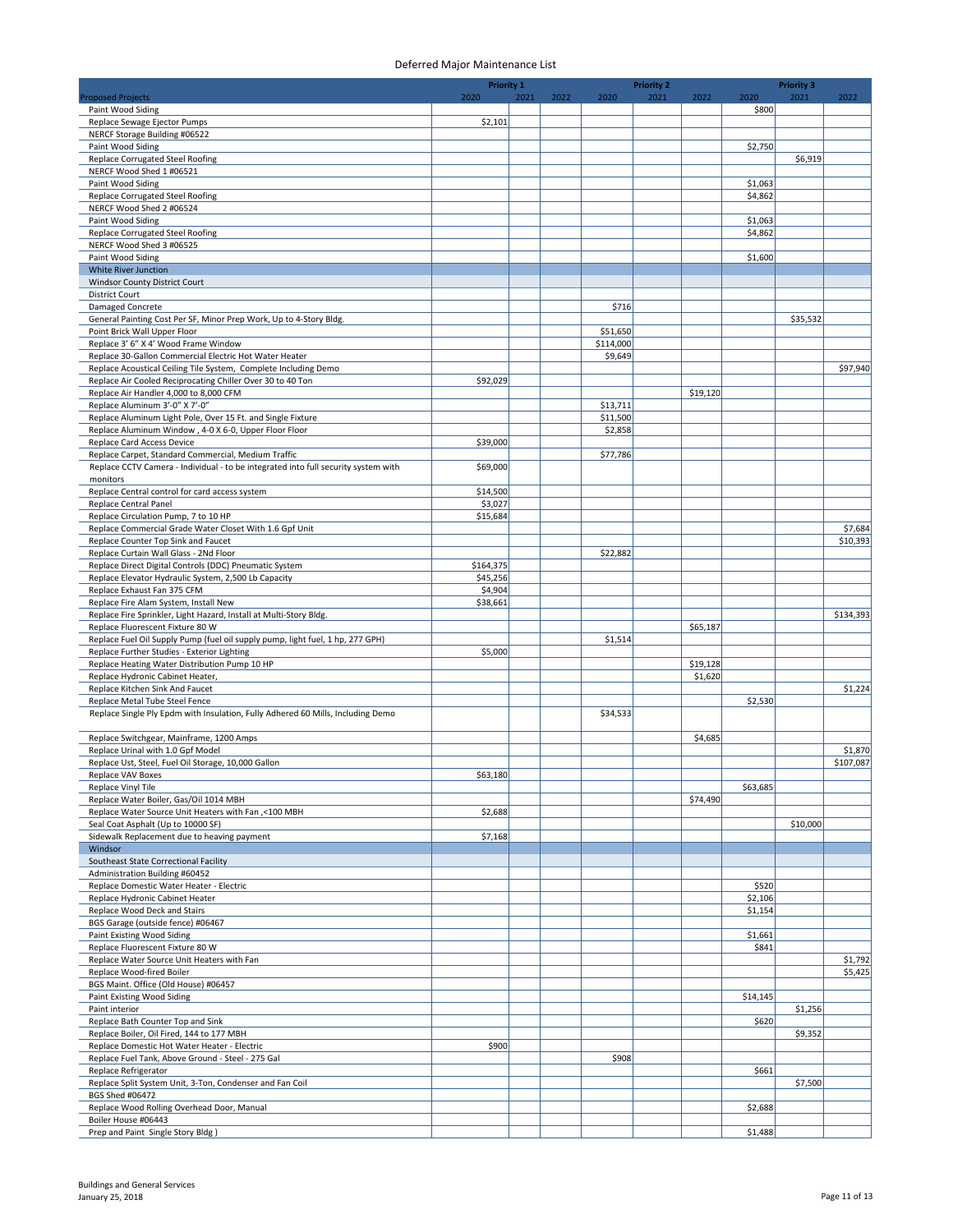|                                                                                                        | <b>Priority 1</b> |      |      |                    | <b>Priority 2</b> |      |                     | <b>Priority 3</b> |          |
|--------------------------------------------------------------------------------------------------------|-------------------|------|------|--------------------|-------------------|------|---------------------|-------------------|----------|
| <b>Proposed Projects</b>                                                                               | 2020              | 2021 | 2022 | 2020               | 2021              | 2022 | 2020                | 2021              | 2022     |
| Prep and paint walls                                                                                   |                   |      |      |                    |                   |      | \$3,525             |                   |          |
| Replace Circulation Pump 1/3 to 3/4 HP                                                                 |                   |      |      |                    | \$2,845           |      |                     |                   |          |
| Replace Diesel Generator 100 kW<br>Replace Heating Water Distribution Pump 3 HP                        | \$42,733          |      |      |                    | \$6,941           |      |                     |                   |          |
| Cow Barn #06460                                                                                        |                   |      |      |                    |                   |      |                     |                   |          |
| Replace Brick Wall                                                                                     |                   |      |      | \$81,630           |                   |      |                     |                   |          |
| Replace Concrete Block Masonry                                                                         |                   |      |      | \$6                |                   |      |                     |                   |          |
| Replace EPDM Roofing System, 60 Mils Including Demo                                                    |                   |      |      | \$74,710           |                   |      |                     |                   |          |
| Replace Plywood Siding                                                                                 |                   |      |      | \$7,600            |                   |      |                     |                   |          |
| Replace Retaining Wall, Cast in Place Concrete, Reinforced, Up to 6' High, No Shoring Or               |                   |      |      | \$33,715           |                   |      |                     |                   |          |
| Protection                                                                                             |                   |      |      |                    |                   |      |                     |                   |          |
| <b>Replace Timber Decking</b>                                                                          | \$16,010          |      |      |                    |                   |      |                     |                   |          |
| Creosote Plant #06458                                                                                  |                   |      |      |                    |                   |      |                     |                   |          |
| <b>Replace Damaged Block</b>                                                                           |                   |      |      | \$3,225            |                   |      |                     |                   |          |
| <b>Replace Exterior Doors</b>                                                                          |                   |      |      | \$1,982            |                   |      |                     |                   |          |
| <b>Replace Metal Roofing</b>                                                                           |                   |      |      | \$27,571           |                   |      |                     |                   |          |
| Replace Metal Siding                                                                                   |                   |      |      | \$15,340           |                   |      |                     |                   |          |
| Replace Oversized Roll-up Door<br>Replace Steel Frame Window                                           |                   |      |      | \$1,963<br>\$1,805 |                   |      |                     |                   |          |
| Dorm & Dining #06448                                                                                   |                   |      |      |                    |                   |      |                     |                   |          |
| Point Brick Wall Upper Floor                                                                           |                   |      |      |                    |                   |      | \$141,005           |                   |          |
| Prep and paint interior walls                                                                          |                   |      |      |                    |                   |      | \$12,200            |                   | \$12,200 |
| Prep and paint walls                                                                                   |                   |      |      |                    |                   |      | \$14,640            |                   | \$14,640 |
| Replace Bathroom Exhaust Fan                                                                           |                   |      |      |                    |                   |      | \$1,755             |                   |          |
| Replace Central Fire Panel                                                                             |                   |      |      | \$3,027            |                   |      |                     |                   |          |
| Replace Circulation Pump 1/3 to 3/4 HP                                                                 |                   |      |      |                    |                   |      | \$33,287            |                   |          |
| Replace Commercial Grade Water Closet With 1.6 Gpf Unit                                                |                   |      |      |                    |                   |      | \$5,994             |                   |          |
| Replace Dishwasher Commercial Rack Type                                                                |                   |      |      |                    |                   |      | \$6,909             |                   |          |
| Replace Domestic Clothes Dryer, Electric                                                               |                   |      |      |                    |                   |      | \$5,135             |                   |          |
| Replace Domestic Clothes Washer                                                                        |                   |      |      |                    |                   |      | \$4,165             |                   |          |
| Replace Food Processor with Blade Kit                                                                  |                   |      |      |                    |                   |      | \$4,013             |                   |          |
| Replace Hydronic Cabinet Heater                                                                        |                   |      |      |                    |                   |      | \$4,212             |                   |          |
| Replace Indirectly Fired Water Heater                                                                  |                   |      |      |                    |                   |      | \$10,920            |                   |          |
| Replace Main Entrance Stairs                                                                           |                   |      |      | \$26,000           |                   |      |                     |                   |          |
| Replace Range and Double Oven, 10 Burner                                                               |                   |      |      |                    |                   |      | \$11,050            |                   |          |
| Replace Reach in Freezer 44 CF                                                                         |                   |      |      |                    |                   |      | \$6,121<br>\$43,830 |                   |          |
| Replace Retaining Wall, Cast in Place Concrete, Reinforced, Up to 6' High, No Shoring Or<br>Protection |                   |      |      |                    |                   |      |                     |                   |          |
| Replace Slicer, Commercial Kitchen Equipment, with Table                                               |                   |      |      |                    |                   |      | \$6,895             |                   |          |
| Replace Split System Unit, 3-Ton, Condenser and Fan Coil                                               |                   |      |      |                    |                   |      | \$9,750             |                   |          |
| Replace Steel Door with Vision Lite                                                                    |                   |      |      |                    |                   |      | \$66,816            |                   |          |
| Replace Urinal with 1.0 Gpf Model                                                                      |                   |      |      |                    |                   |      | \$6,078             |                   |          |
| Replace Walk in Freezer 8'X12'                                                                         |                   |      |      |                    |                   |      | \$19,344            |                   |          |
| Replace Walk in Refrigerator 8'X12'                                                                    |                   |      |      |                    |                   |      | \$28,752            |                   |          |
| Replace Wall Pack 150 Watt High Pressure Sodium                                                        |                   |      |      |                    |                   |      | \$2,125             |                   |          |
| Replace Wall Pack 70 Watt High Pressure Sodium                                                         |                   |      |      |                    |                   |      | \$1,954             |                   |          |
| Replace Water Softener, 37 Gpm                                                                         |                   |      |      |                    |                   |      | \$8,169             |                   |          |
| Education Building #06446                                                                              |                   |      |      |                    |                   |      |                     |                   |          |
| Paint Existing Wood Siding                                                                             |                   |      |      |                    |                   |      | \$3,306             |                   |          |
| Repaint                                                                                                |                   |      |      |                    |                   |      |                     | \$3,380           |          |
| Replace Acoustical Tile With Exposed Grid System                                                       |                   |      |      |                    |                   |      |                     |                   | \$12,350 |
| Replace Domestic Water Heater                                                                          |                   |      |      |                    |                   |      |                     |                   | \$1,950  |
| <b>Replace Exterior Doors</b><br>Replace Split System AC                                               |                   |      |      |                    |                   |      |                     | \$806             | \$9,477  |
|                                                                                                        |                   |      |      |                    |                   |      |                     |                   |          |
| Replace Vinyl Flooring<br>Garage #06447                                                                |                   |      |      |                    |                   |      | \$11,714            |                   |          |
| Concrete wall repairs                                                                                  |                   |      |      | \$1,500            |                   |      |                     |                   |          |
| Prep and Paint Exterior Siding                                                                         |                   |      |      |                    |                   |      | \$2,944             |                   |          |
| Repair slab cracks                                                                                     |                   |      |      | \$2,000            |                   |      |                     |                   |          |
| Replace Asphalt Shingles, Including Removal of Shingles                                                | \$4,722           |      |      |                    |                   |      |                     |                   |          |
| Gate House #06462                                                                                      |                   |      |      |                    |                   |      |                     |                   |          |
| Paint, Single Family House, Per SF                                                                     |                   |      |      |                    |                   |      | \$1,380             |                   |          |
| Replace Wall Pack 70 Watt High Pressure Sodium                                                         |                   |      |      | \$1,954            |                   |      |                     |                   |          |
| Hay Barn #06453                                                                                        |                   |      |      |                    |                   |      |                     |                   |          |
| Paint Existing Wood Siding, One Coat, Spray with Medium Prep and Clean Up                              |                   |      |      |                    |                   |      | \$3,506             |                   |          |
| Replace Door- Exterior- Wood                                                                           |                   |      |      | \$4,800            |                   |      |                     |                   |          |
| Heifer Barn #06459                                                                                     |                   |      |      |                    |                   |      |                     |                   |          |
| Paint Existing Wood Siding                                                                             |                   |      |      |                    |                   |      | \$6,089             |                   |          |
| <b>Replace Metal Roofing</b>                                                                           |                   |      |      |                    |                   |      |                     | \$18,513          |          |
| <b>Replace Wood Siding</b><br>Lumber Drying Shed #06449                                                |                   |      |      | \$6,520            |                   |      |                     |                   |          |
| Paint Existing Wood Siding                                                                             |                   |      |      |                    |                   |      | \$4,182             |                   |          |
| Maintenance Shop #06442                                                                                |                   |      |      |                    |                   |      |                     |                   |          |
| Paint Existing Wood Siding                                                                             |                   |      |      |                    |                   |      | \$3,844             |                   |          |
| Repaint                                                                                                |                   |      |      |                    |                   |      |                     | \$1,000           |          |
| <b>Replace Exterior Doors</b>                                                                          |                   |      |      |                    |                   |      |                     | \$1,982           |          |
| Replace Interior Door                                                                                  |                   |      |      |                    |                   |      |                     | \$824             |          |
| Replace Steam Unit Heater 85 MBH                                                                       | \$985             |      |      |                    |                   |      |                     |                   |          |
| Maintenance Storage #06440                                                                             |                   |      |      |                    |                   |      |                     |                   |          |
| Paint Existing Wood Siding                                                                             |                   |      |      |                    |                   |      | \$1,230             |                   |          |
| Replace Aluminum Single Roll-Up Door                                                                   |                   |      |      |                    |                   |      |                     | \$1,805           |          |
| Replace Asphalt Shingles                                                                               |                   |      |      | \$4,300            |                   |      |                     |                   |          |
| Replace Wood Frame Window                                                                              |                   |      |      | \$6,462            |                   |      |                     |                   |          |
| Replace Wood Paneling                                                                                  |                   |      |      |                    |                   |      | \$2,200             |                   |          |